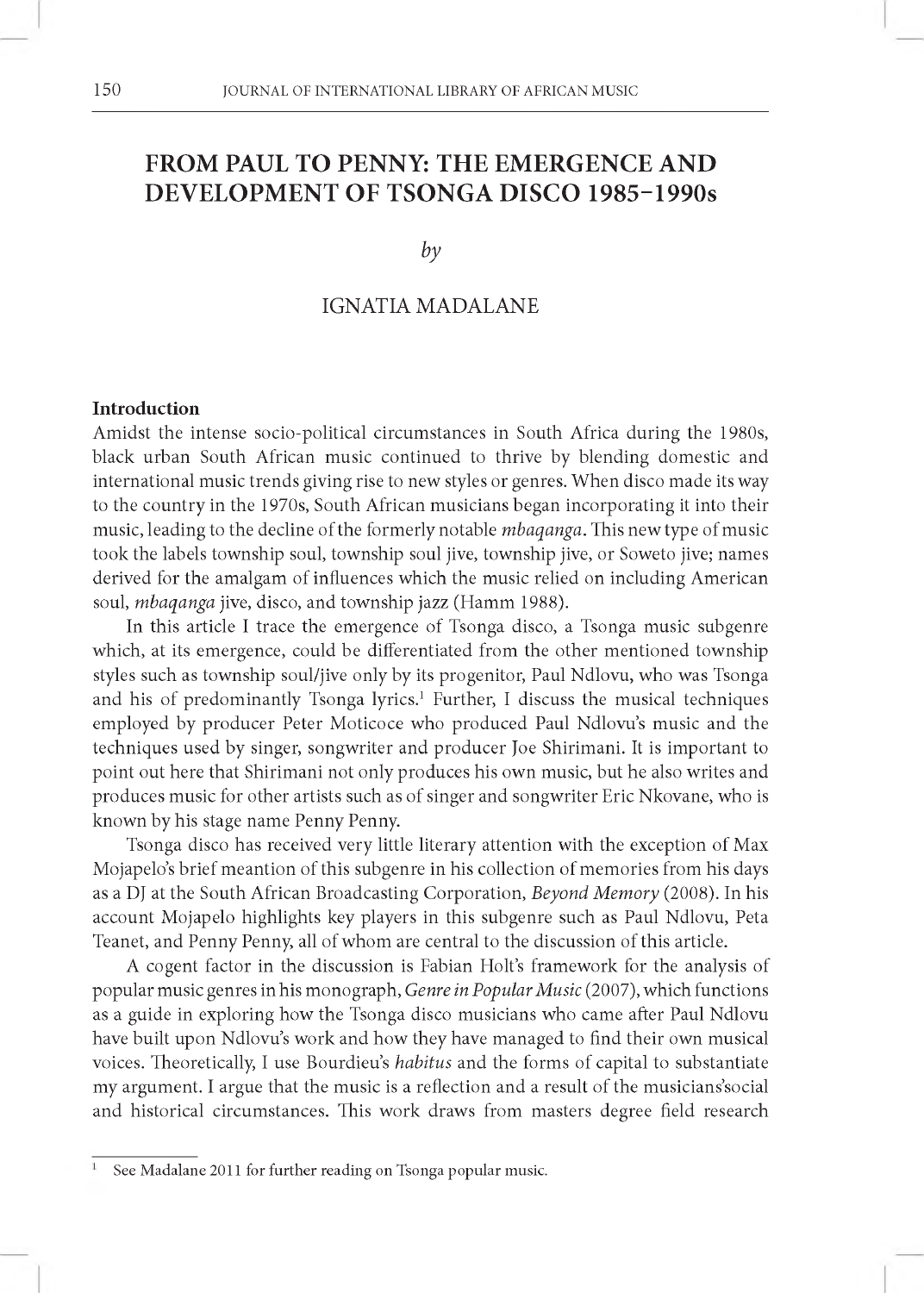conducted between 2009 and 2011 in South Africa. My fieldwork methods included semi-structured interviews with the living musicians<sup>2</sup> and music industry practitioners as well as participant observation.

#### **Paul Ndlovu and the emergence of Tsonga disco**

Some scholars describe black South Africa popular music as "crossover" (Allingham 1999: 636), "fusion" (Ballantine 1989: 4), "cross-fertilization" (Coplan 1985: 193), and "hybrid" (Allen 2003a) due to the use of musical elements from more than one music culture. Generally, these terms are used to describe the presence of more than one style or genre in the music. In *Afro-American Music, South Africa, and Apartheid* (1988), Charles Hamm suggests that the cross-fertilisation or fusion process goes through three stages: importation, imitation and assimilation. By importation, he refers to the process through which the music is brought into the country. Imitation, for Hamm, is when South African musicians "perform ... songs in the style in which they were done in the United States or Britain". Finally, the music is assimilated by merging the imported styles with "black South African performance traditions" (1988: 5). This framework for analysis pertains to much black South African popular music, including Tsonga disco.

As black South African musicians began incorporating disco into their music to create new genres, these new genres were subsequently labelled township jive/soul, and later bubblegum. The music was a blend of both domestic and international styles including *mbaqanga,* American soul, and disco. Tsonga disco, as a subgenre, emerged during this period as a descendent or subgenre of Tsonga neo-tradional music.<sup>3</sup> Prior to its emergence, commercial Tsonga music was primarily made up of choral music, indigenous music, and the neo-traditional music pioneered by Daniel Shirinda, known as General MD Shirinda. I elaborate and discuss the 'Tsonga' prefix in this music elsewhere (Madalane 2011). To summarize, Tsonga disco was given its title, according to my interlocutors, because of Paul Ndlovu's ethnic background. Through analysis of the music, 1 establish that Ndlovu's music is very similar to that of other South African township pop/bubblegum artists such as Sello 'Chicco' Twala, Yvonne Chaka Chaka, Brenda Fassie, and Splash.4 The difference between Ndlovu and these other artists was seemingly that he came from a particular place associated with 'pure' ethnic identity (ibid.).

Paul Ndlovu was amongst the solo artists that emerged during this period. Ndlovu came from Phalaborwa in Limpopo Province to Johannesburg to pursue his music career. Various sources, including Max Mojapelo (2008), Lulu Masilele (Interview 23 March 2010), James Shikwambana (Interview 12 April 2009), and Peter Moticoe (Interview 4 May 2011), concur that before he became a solo artist, Ndlovu worked with the Big Cats, The Cannibals, Street Kids, the Movers, and Stimela. These are all groups that performed a mixture of musical styles including township jazz, township jive, *mbaqanga* and township soul. Masilela cited a misunderstanding with the Movers'

Paul Ndlovu and Peta Teanet are both deceased.

See Madalane 2011 for discussion on Tsonga (neo)tradional music.

See Coplan 2008 for further discussion on these artists.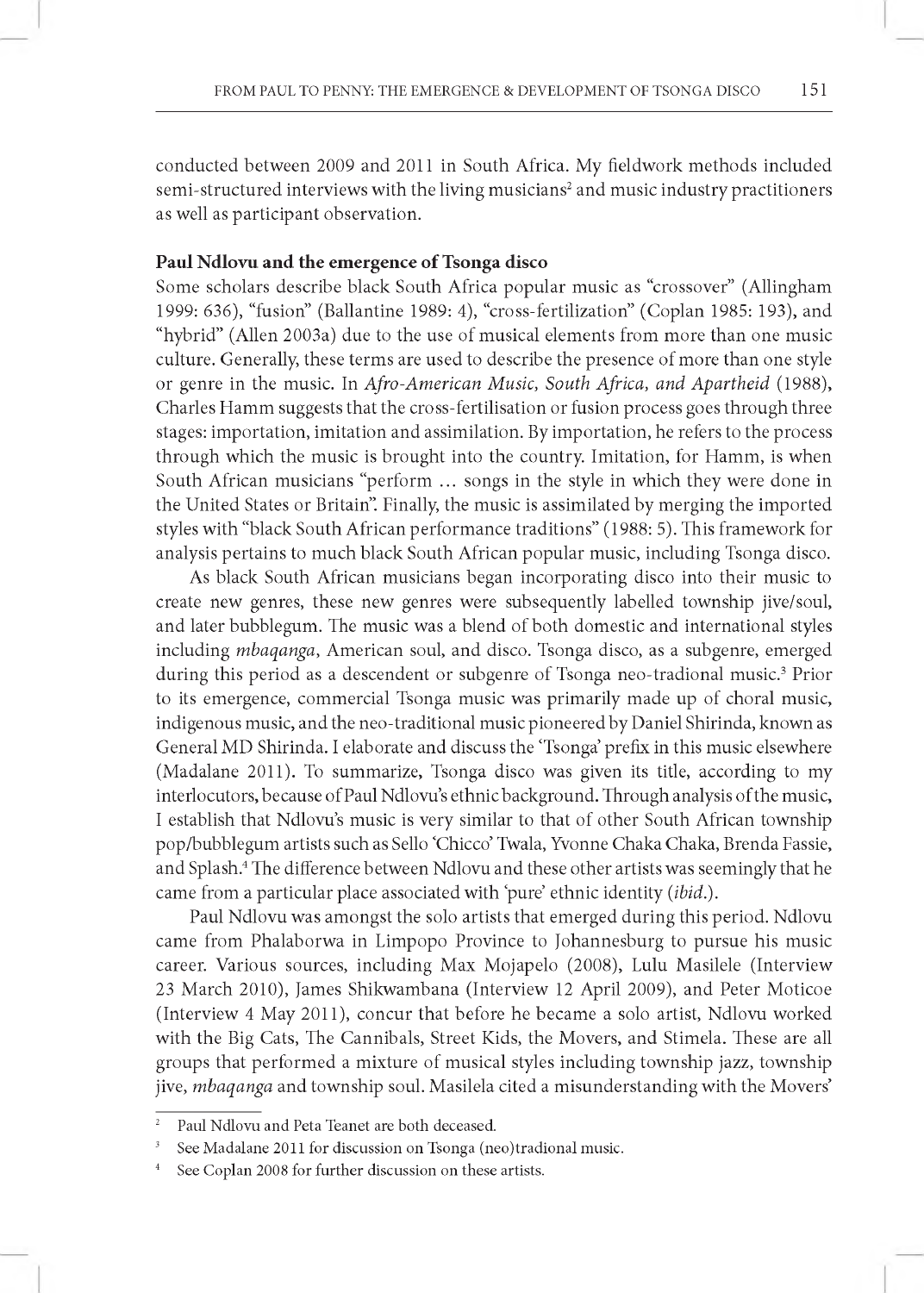former manager, David Thekwana, as the reason for Ndlovu's departure from the group. Both Masilela and Mojapelo state that Ndlovu went on to a working relationship with Peter 'Hitman' Moticoe as his producer when he became a solo artist. Ndlovu thus emerged from this background of having worked with these groups with vast musical experience from which he, together with his producer, would draw inspiration for his own musical identity.

## **Obed Ngobeni's influence**

Although Ndlovu was to become the Tsonga disco king, Moticoe credits Obed Ngobeni as the one who paved the way for Ndlovu, a musician who in this regard is also acknowledged by Ndlovu's producer, Mojapelo, but by none of the people I interviewed. According to Mojapelo and Moticoe, Obed Ngobeni rose to popularity through his hit song *"Kuhluvikile Eka Zete"* ("There is progress at Kazet")(1983). The song was produced by Moticoe and later adapted by the popular *m baqanga* group Mahlathini and the Mahotela Queens. According to Mojapelo, "the track caught the attention of Harry Belafonte and inspired his album *"Paradise in Gazankulu"* (2008: 297). It was because of the success of this song that Ndlovu later approached Moticoe and asked him to become his producer. Moticoe recalled Ndlovu saying "I like what you did with that guy (Obed Ngobeni), I would like you to give me a try as well" (Interview 4 May 2011).

The absence of Ngobeni in the Tsonga disco discourse could be attributed to the fact that Ngobeni's music is considered Tsonga neo-traditional music,<sup>5</sup> a music genre described as being similar to *maskanda* (Mojapelo 2008: 296; Madalane 2011).<sup>6</sup> Like *maskanda*, this style is dominated by a lead guitar which is usually played by a male singer, backed by female backing singers *(ibid.).* The proliferation of this genre, together with other neo-traditional styles such as *maskanda* and *mbaqanga* from the 1960s, was entwined with the introduction of Radio Bantu. In the article, "The Constant Companion of Man", Hamm explicates how the apartheid government's cultural policy relied on radio, with music being a central method, to disseminate its political propaganda (1991).

Hamm unpacks the apartheid system's cultural policy through scrutiny of the South African Broadcasting Corporation's (SABC) annual report in which fundamental instructions on the programming and the music to be played on radio were documented. He further notes that in order to "promote the mythology of Separate Development all music programmed on Radio Bantu [was to] relate in some way to the culture of the 'tribal' group at which a given service was aimed" (1991: 161). It is from this policy that Tsonga neo-traditional music became popular and musicians like Ngobeni gained so much exposure in the late 1970s when his song, "*Kuhluvikile eka Zete*", was released.

<sup>&</sup>lt;sup>5</sup> I use the term neo-tradional knowing that its use has been contested by scholars such as Phindile Nhlapho (1998) preferring the music to be called tradional music rather than neo-tradional. It's use here is solely intended for the reader not to mistake this music as indigenous music.

<sup>&</sup>lt;sup>6</sup> General MD Shirinda paved the way for this genre during the late 1950s and early 60s for artists like Elias Baloyi, Samson Mthombeni and Thomas Chauke (see Madalane 2011).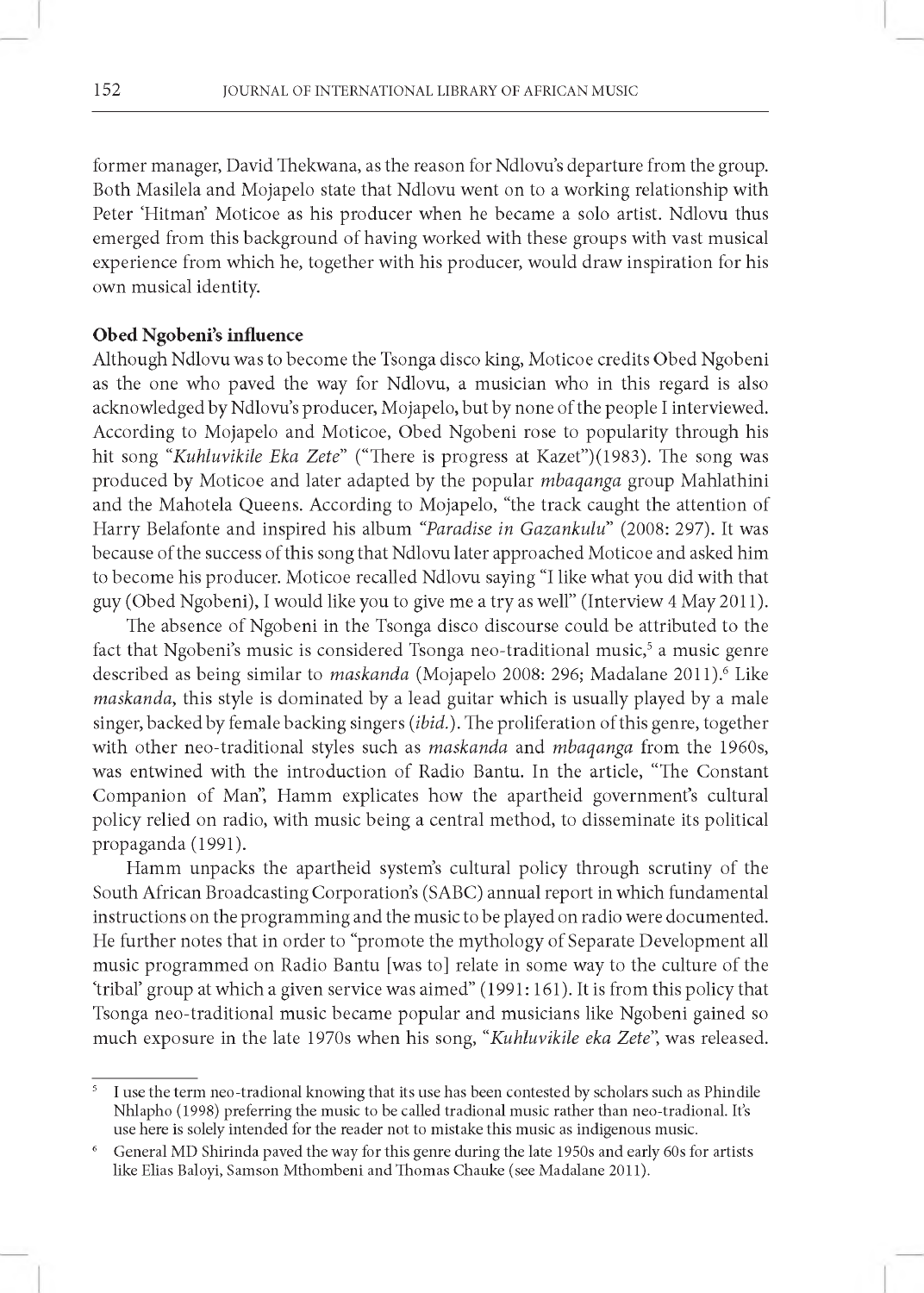The apartheid government's 'separate development' system, its censorship laws and cultural policy that gave precedence to these neo-traditional styles would therefore not have given a platform for rhetorical style shift even though Moticoe had musically diverged from the Tsonga traditional music conventions in Ngobeni's song. Thus, despite the complexities in musicians' changing or evolving from one genre to another, as expressed by Jonathan Shaw (2010) and Keith Negus (1999), *"Kuhluvukile eka Zete"* could not have, under such circumstances, afforded Ngobeni the platform to become a Tsonga disco/township pop artist. Even the album sleeve containing the song shows Ngobeni crouching, surrounded by his backing singers, the Kurhula Sisters, adorned in their traditional *swibelani* (the Tsonga female traditional skirt) and *miceka* (cloths) in accordance with the visual aesthetics of the classical Tsonga neo-traditional music of the time. Therefore the song's heavy reliance on a disco beat would not have influenced the way Ngobeni was promoted and marketed.

However, "*Kuhluvukile eka Zete"* is different from Tsonga neo-traditional music in that the lead guitar that dominates this style is taken to the background in this song. Listen to *'Kuhluvukile eka Zete'* by following this link: [www.youtube.com/](http://www.youtube.com/) watch?v=Qq6qRpEZVTY. Instead Moticoe relied on heavy disco thumping bass line to drive the song. In addition, he used the keyboard sound typically found in township soul and/or jive music to support the bass line. This keyboard sound was popular at the time, mainly influenced by American soul and disco, but it was not introduced in Tsonga neo-traditional music until later.

When Paul Ndlovu, having worked with the aforementioned groups, approached Moticoe, who had previously worked with a number of such groups, he was in a better position to be located within the popular apolitical musical genres of the time, which were township soul and disco. He subsequently became the pioneer of so-called Tsonga disco due to, according to Moticoe, his Tsonga ethnic background and his first two hit songs *'Khombo Ra Mina'* and *'Mukon'wana'* which he sang solely in Tsonga.<sup>7</sup> Though Moticoe's view that Ndlovu's music was given a different label from that of his counterparts because of his ethnicity is well justified, it does not rule out other possible interpretations of this decision, especially considering the year in which Ndlovu released his first songs, 1985, the same year in which the South African government declared a state of emergency.

Considering this particular year and the socio-political state of the country at the time, it would also not seem illogical to surmise that marrying a specifically South African ethnic group, Tsonga, with a global music genre, disco, could have been an attempt to convey South Africa's participation in the global cultural sphere. The ethnic part of the label, one could argue, could have been a desperate attempt to show that though South Africans were broken up into different ethnic groups, this did not mean they could not engage with the rest of the world, especially because Ndlovu's music is undoubtedly very similar to that of his peers at the time. Listening to the compilation CD called *Reliable Afro-Pop Hits* (2008), released by Gallo gives credence to this

See Madalane 2011 for discussion of Tsonga popular music and ethnicity.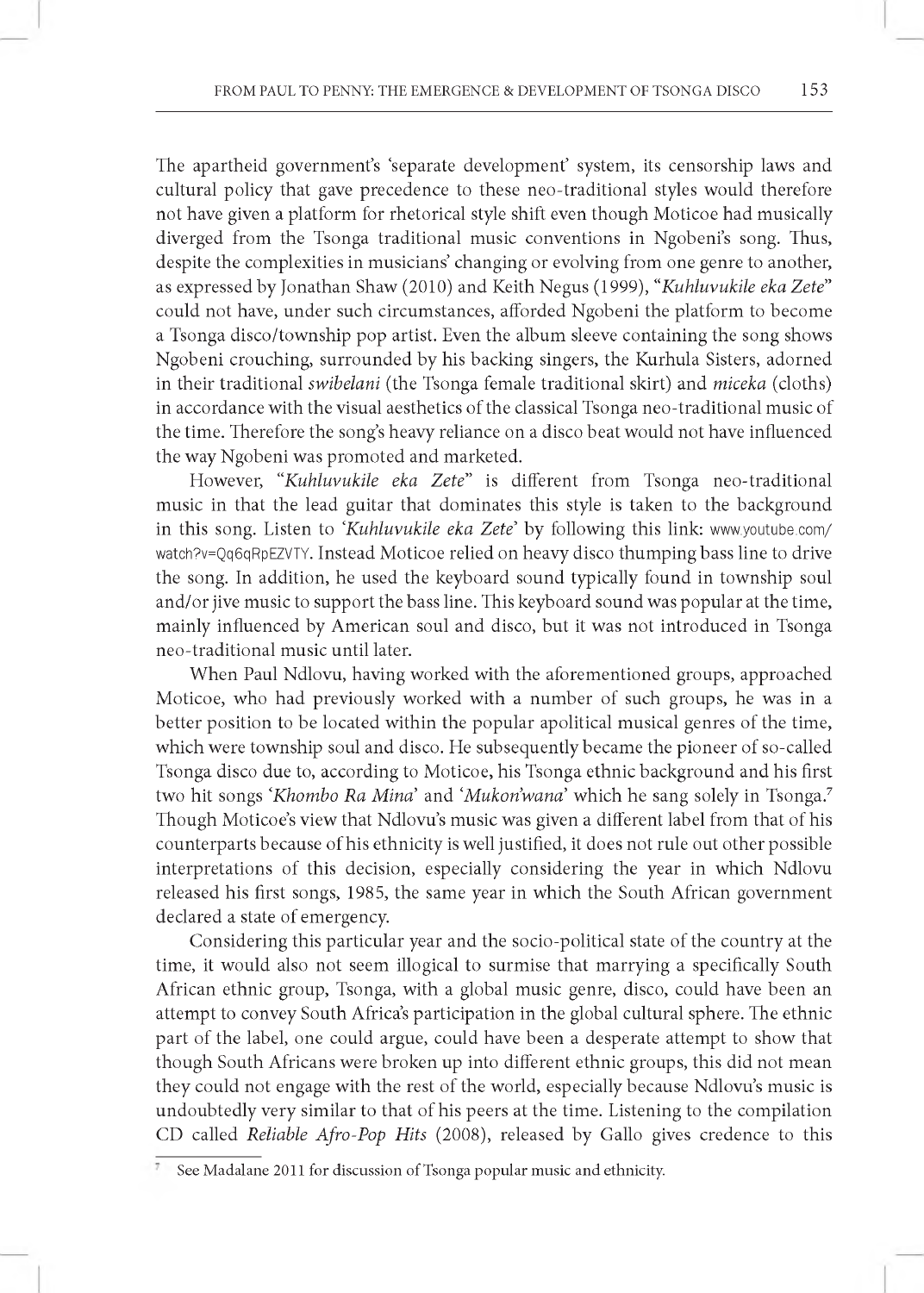hypothesis as well. The CD includes songs by Splash, Alec Khaoli, Patricia Majalisa, and Sipho Mabuse among others. Ndlovu's song, "Cool Me Down" is included in this CD. Technically, the music of these artists is very similar, employing the same recording techniques, similar timbres, textures and instrumentation in such a way that each song can only be linked to its owner by their unique voices. Another important fact underpinning this argument is that the music was not labelled by the musicians themselves, but by the companies with which they were signed.<sup>8</sup>

The aesthetics of this music, from the music parameters to the branding and marketing of the music, completely contradicted the socio-political atmosphere at the time. Musically, the songs were upbeat, sometimes slow and soulful like American soul and some were groovy, drawing influence from the disco beat. Love themes inspired by both soul and disco music permeated both singles and albums. To compliment these sounds, artists were also decorated in bright coloured costumes and had funky hair dos. The sleeve of Brenda and the Big Dudes' 1983 hit "Weekend's Special" and the video of the same title is an epitome of this trend. The group looks like Donna Summer and the Jackson 5 with Brenda in her mini dress and all the male members in their white suits with their shirts slightly unbuttoned. Sipho Mabuse could be mistaken for Marvin Gay on the cover of his *Burn Out* album. Not surprisingly therefore, Ndlovu's solo music followed these trends, even though it was dubbed Tsonga disco instead of township soul or disco or jive like that of his compatriots.

The similarity of Ndlovu's music to that of other township pop musicians could also be the reason for Ndlovu's immediate popularity amongst most South Africans. The music was familiar to them, yet different in the sense that Ndlovu also drew on his Tsonga roots to create his own musical identity, thus giving credence to Holt's assertion that popular music genres are fluid and musicians are often encouraged to "find their own voices" (2007: 5).

#### **Music of the 'sailor man**'9

In describing how he worked with Paul Ndlovu's songs, Moticoe said he was experimenting, fusing elements of what he referred to as "our local brand" and western popular music such as that of Marvin Gaye, Booker T and Johnny 'Hammond' Smith, all of whom are associated with both soul and disco, and especially disco, which he declared was the "in thing at the time". He went on to describe how Ndlovu's first songs came about:

By that time I was working for a certain company, my previous company, which was Trutone Music. I then joined RPM as a public relations officer. So they just know this guy who can market black music. So I told them, guys this is not my line, my line is producing, can I try with this guy, which [was] Paul Ndlovu. They said no we like what you are doing. But eventually I booked studio time. We worked with Paul. We came up with one track and

<sup>9</sup> Ndlovu's signature outfit was his sailor hat.

<sup>&</sup>lt;sup>8</sup> See Muff Anderson 1981 for further reading on the relationship between artists and record labels during apartheid.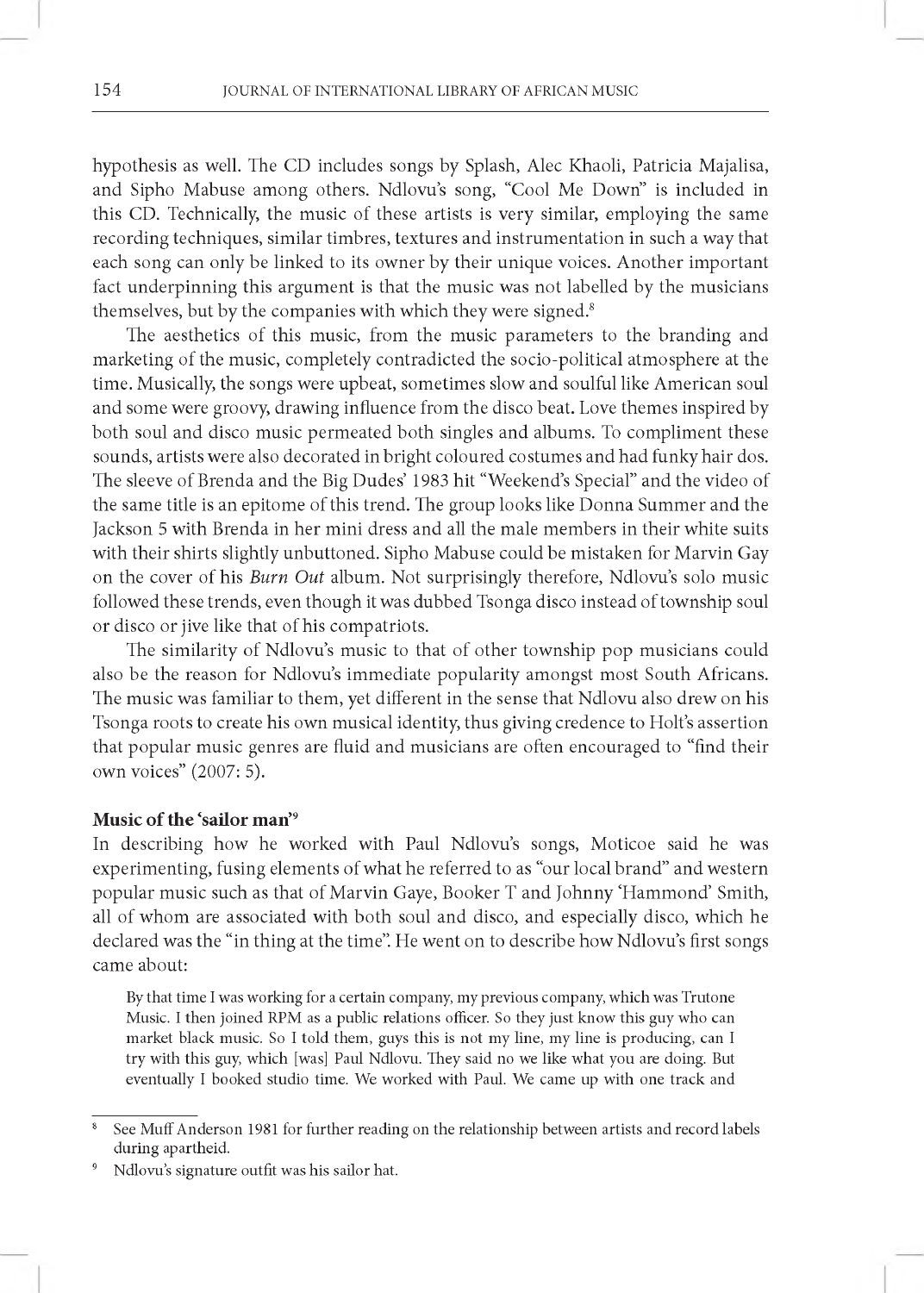they said *ja* we like it, but can you go back and do this and that. I never went back and did anything, instead we did another song. I gave it to them , they liked it, and they pressed it and it was a demo (Interview 4 May 2011).

The song that came out of this first studio session was none other than the memorable "Khombo Ra Mina" ("My misfortune"). He cited a phrase from the lyrics when he mentioned the song, "*Wansati waxi dakwa*" (A drunkard of a wife). As the story unfolded, Moticoe recited lyrics from some of Ndlovu's songs, which astounded me as he is not a Tsonga speaker. Nevertheless, his ability to remember the exact lyrics of the songs points to two important factors. The first is Moticoe's producer/artist relationship with Ndlovu and the second the unforgettable nature of the song, which may have resulted from it being so popular or from Moticoe having played the song scountless times while working on them.

Moticoe's description of his professional relationship with Ndlovu seems in contrast with what is commonly found in publications where producers from this period are often described as agents of white record labels who told musicians what to do in order to not only produce music that would sell, but music that would also be in accordance with the censorship laws (Coplan 2007, Anderson 1981). Coplan described the producers as *indunas* (headmen) (2007: 243). Moticoe went on to say

You see *abo* (guys like) Paul, you see as a producer you need to make the artist your friend, you wanna know what his problem [is], what is it that can make him perform...even your students, you work on them, you work with them, you must know when he is sad, when he is angry, when he is happy, that must be your business, and m ake sure that you want him to perform, you must do the right thing, you must make him happy, you see. It's not just about doing music, befriend him, talk to him, what is your problem; he will help you, and guide you (Interview 4 May 2011).

The second song they worked on was *"Mukon'wana"* ("Son-in-law"), which Mojapela says was a "hit". Referring to these two songs, Mojapelo proclaims, "it was clear that Shangaan-disco music king had arrived" (2008: 143).

Naming Ndlovu the king of Shangaan-disco is one of the reasons to consider Ndlovu one of the *centre collectives* referred to by Holt. By centre collectives, Holt refers to "clusters of specialized subjects that have given direction to a larger network...They include record producers, and above all artists whose iconic status marks them as "leading" figures" (2007: 21). Besides being the first artist to be labelled a Tsonga disco artist, Ndlovu became a "leading" figure within this genre *(ibid.).* Others later aspired to be like him and drew inspiration from his work.

Though disco was, according to Hamm, "a complex phenomenon" in America, it was perceived as "mindless, apolitical entertainment" in South Africa (1988: 35). As much as Hamm contends that this period (1970s and 80s) was not a favourable period for a "new, apolitical genre of popular music to flourish in the country, but", he goes on to say, "old patterns persisted: South African record companies released American disco records and the SABC put them on air" (1988: 34). Rob Allingham adds, referring to the local disco, recording techniques, that "in some instances the level of musicianship had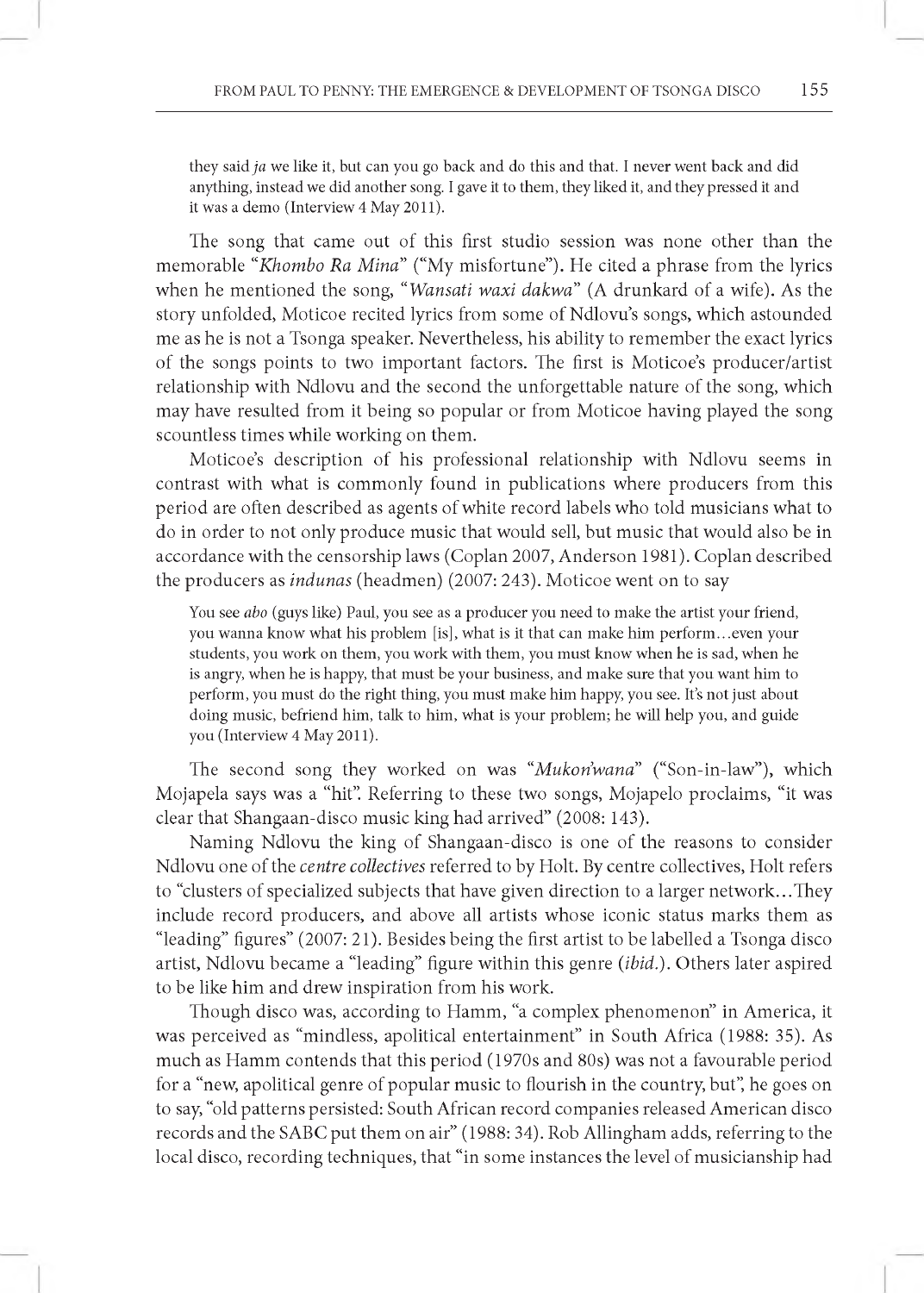improved and more sophisticated keyboards came in" (1994: 386). It is these features that would later find their way into Ndlovu's music as well.

Ndlovu's music maintained most of the American disco elements which include the thumping bass, synthesizers, drum machines and keyboards (Clarke 1989, Hamm 1988, Starr 2006). The song "Hita Famba Moyeni" ("We will walk on air") starts with the synthesized keyboard riffs in Figure 1 and 2.



Figure 1: "Hita Famba Moyeni" as recorded by Paul Ndlovu. Transcription by author.



Figure 2. "Hita Famba Moyeni" as recorded by Paul Ndlovu. Transcription by author.

Then an electric bass interjects playing the following motif:



Figure 3. "Hita Famba Moyeni" as recorded by Paul Ndlovu. Transcription by author. To listen to *'Hita Famba Moyeni'* go to <https://www.youtube.com/watch?v=h3X4Sh76gAY>.

In most of Ndlovu's songs, the music is built upon an ostinato bass line. In addition, it is mainly constructed of synthesizer and keyboard riffs that are repeated throughout the song with occasional variation. The use of synthesizer and keyboard riffs was also a defining feature of American disco. Though both American and Tsonga disco share these features, they do have very distinctive overall sounds. While the synthesized sounds in Tsonga disco attempt to replicate the sounds of acoustic western instruments, in some American disco the synthesized sounds are audibly synthetic with no reference to acoustic instruments. Donna Summer's "I Feel Love" is a good example of this. Barker and Taylor describe this piece as having an "alien, robotic, repetitive groove, [and] made completely without acoustic instruments" (2007: 253). This difference may be due to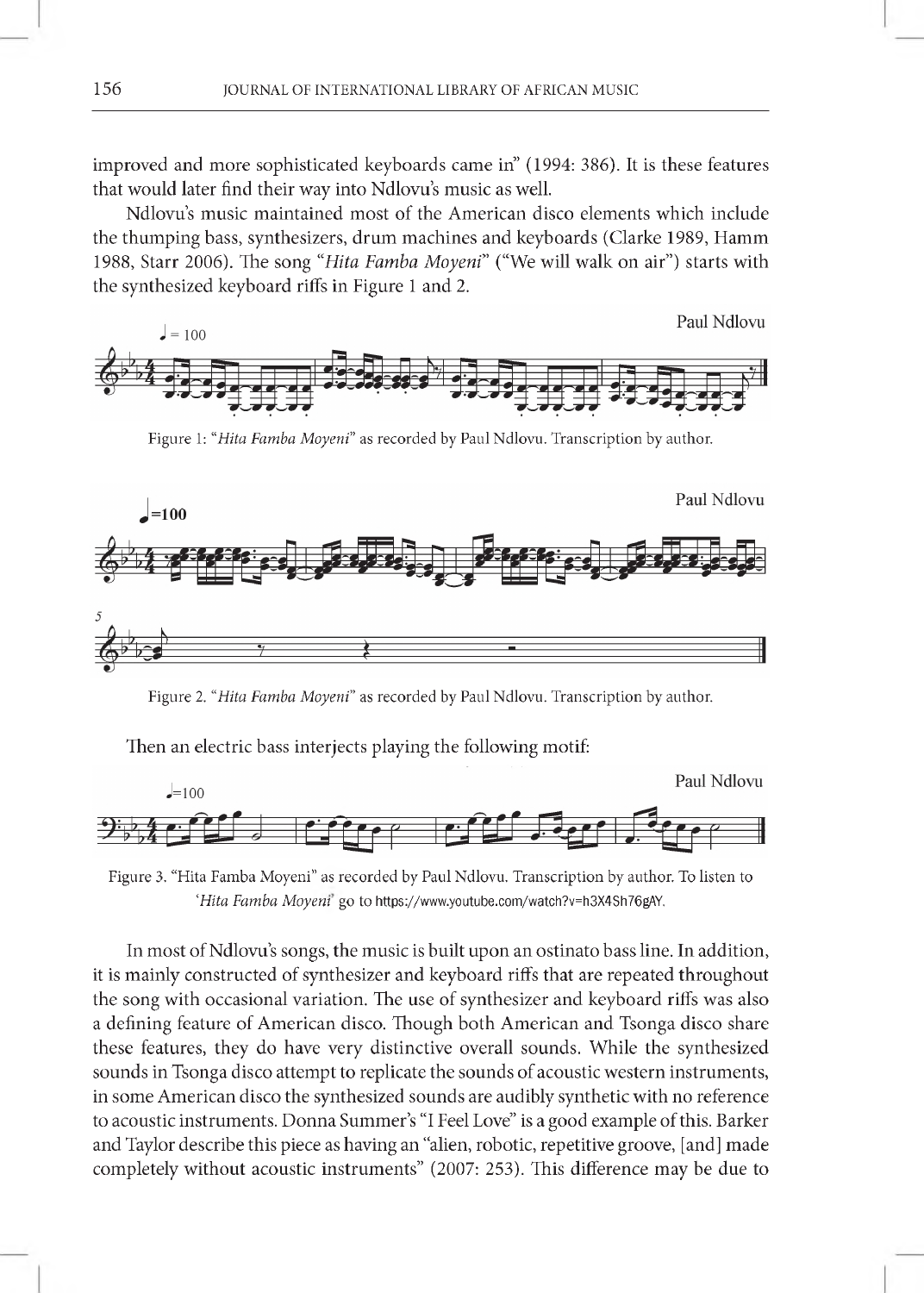the fact that in America, big name producers had more sophisticated studio equipment than what was available to black South African musicians during apartheid.<sup>10</sup>

In certain songs, Ndlovu uses live instruments such as the trumpet in 'Cool Me Down, and saxophone in "*Mina Ndzi Rhandza Wena"* ("I only love you") and "*Dyambu Ri Xile"* ("The sun has risen"). In "*Mina Ndzi Rhandza Wena"* the sax is given a short phrase which is repeated throughout the piece with minor variations, while in *"Dyambu Ri Xile"* the sax plays an improvisatory role as a solo instrument. Moticoe expressed his love for live instruments saying that to this day, though he makes use of electronic synthesizers, he always incorporates live instruments in his music. The use of brass in disco was a feature of American disco, though mainly in groups rather than as solo instruments; for example in "Stayin Alive", a single from the sound track of the film *Saturday Night Fever* (1977), there are numerous brass stabs (2:00-4:35).

Poetically, Ndlovu's songs follow the township soul/disco/jive trend of the time with love being the central theme. The didactic nature of Tsonga indigenous music is also used. As Moticoe professed, "you know we were into idioms, you check the one song he says "ixikala xa mukon'wana axiwomi, ikhamba lomkhonyana alomi, lihlala lino ncwala" (the [beer] gourd/calabash of a son-in-law is never or should never run dry. It must always be full of beer) (Interview 4 May 2011). The lyrics are as follows:<sup>11</sup>

| Mukon'wana                             | Son-in-Law                                                  |
|----------------------------------------|-------------------------------------------------------------|
| Hi xewetile, vakon'wana                | Greetings, our in-laws                                      |
| Mi pfukile xana?                       | Are you well                                                |
| Ahee                                   | Salutation                                                  |
| Switsakisa ngopfu kumi vona mingena    | It is indeed splendid to see you coming to visit us here at |
| lamutini, Vasivara                     | home, brothers-in-law                                       |
| Leswi miswi lavaka mitaswikuma         | Whatever you want, you will get                             |
| axi omi xamukon'wana                   | It [the beer gourd] does not run dry                        |
| Loko milava swibyalana, mitaswikuma    | If you want some beer, you will get it                      |
| axi omi xamukon'wana                   | It [the beer gourd] does not run dry                        |
| Loko milava xibiyana, mitaxikuma       | If you want some beer, you will get it                      |
| axi omi xamukon'wana                   | It [the beer gourd] does not run dry                        |
| Loko milaxiputla, mitaxikuma, vasivara | If you want hot stuff (whiskey or brandy), you will get it  |
| axi omi xamukon'wana                   | It [the beer gourd] does not run dry                        |

To listen to 'Mukon'wana' follow this link, [www.youtube.com/watch?v=h3X4Sh76gAY](http://www.youtube.com/watch?v=h3X4Sh76gAY).

The response phrase, *a xi omi xa mukon'wana* (it does not run dry), is derived from the phrase mentioned by Moticoe as *ixikala* (in Tsonga), *ikhamba* (in Zulu), which refers to the traditional gourd or calabash used to serve beer. Thus, in this song reference is made to the traditional way the Tsonga serve beer. The song describes relations between in-laws and points to how in-laws should be treated according to Tsonga tradition.

<sup>5</sup>ee Louise Meintjes's 2005 article 'Reaching "Overseas' in *Wired for Sound: Engineering and Technologies in Sonic Culture* for a discussion about technology if the South African music industry.

Lyrics not cited in full.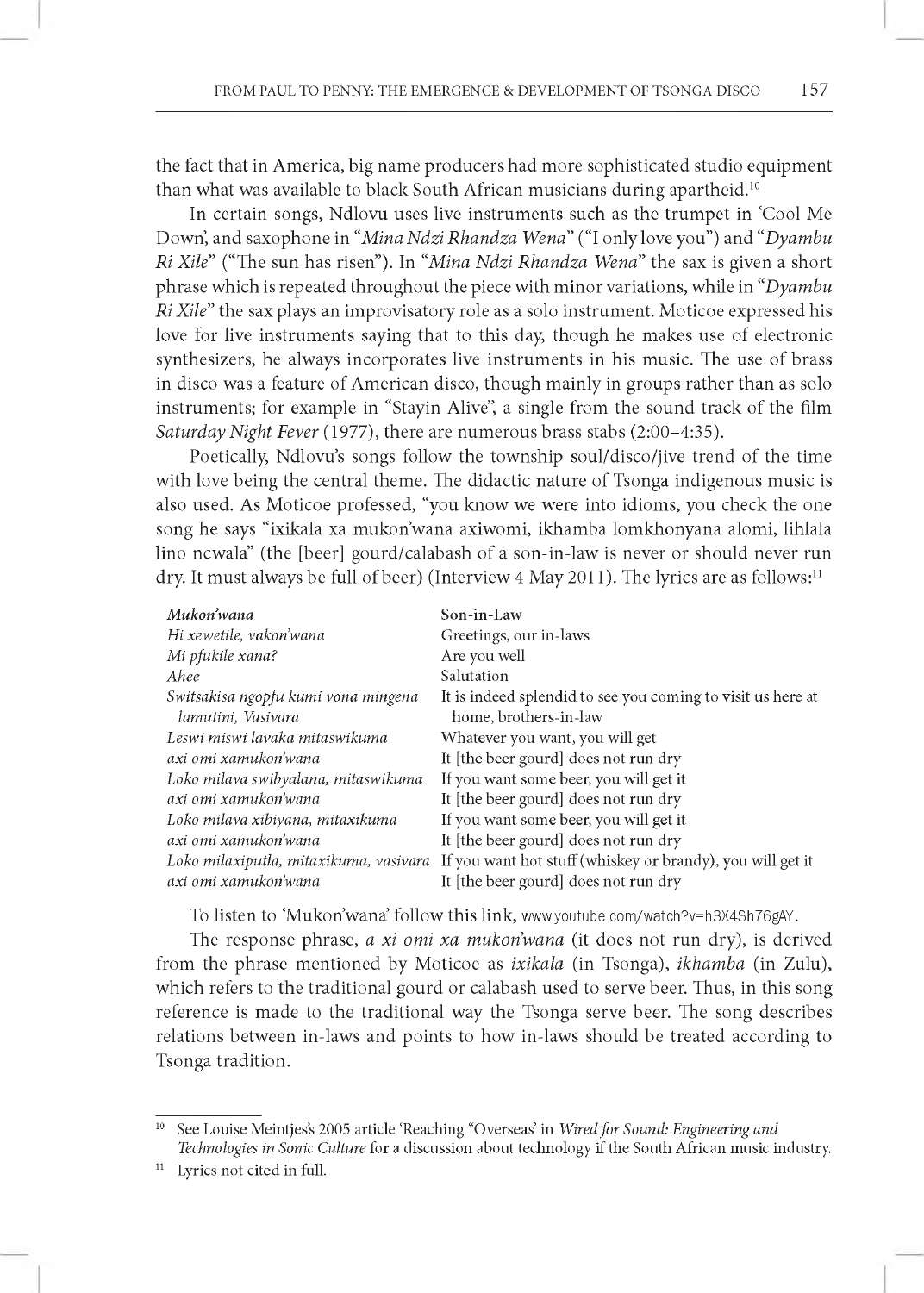In "Khomobo Ra Mina" on the other hand, a man laments his misfortune for being given a drunkard for a wife.

| Khombo ra mina                            | My Misfortune                                                 |
|-------------------------------------------|---------------------------------------------------------------|
| Mhani yoo, khombo ra mina                 | Lamentation, my misfortune                                    |
| Vani tekela wansati va ni tekela xidakwa  | They took (gave me) a wife for me, they gave me a<br>drunkard |
| Andzi n'wi lavi mino, wansati wa xi dakwa | I don't want her, a wife who is a drunkard                    |
| Andzi n'wi lavi mino, wansati wa dlakuta  | I don't want her, a filthy wife                               |
| A min'wi voni n'wino, wa dedeleka mhanee  | Can't you see, she stumbles all over [from being drunk]       |
| A min'wi voni n'wino, wa dedeleka mhanee  | Can't you see, she stumbles all over [from being drunk]       |
| Mhani yoo, khombo ra mina                 | Lamentation, my misfortune                                    |
| Anga etleli notlela                       | She does not even sleep                                       |
| U tlela swidakanini                       | She sleeps in taverns                                         |
| Anga kukuli la kaya                       | She does not sweep the house                                  |
| Anga swikoti kusweka                      | She can't even cook                                           |
|                                           |                                                               |

The lyrics indicate that the man did not have the liberty of choosing his own wife, a practice in contrast to the one described by Junod in which young Tsonga men choose their own mates (1962: 97), unless he made the girl pregnant before marriage in which case he would be forced to "buy her in marriage" *(ibid.)}2* According to Junod also, though women brew the beer *(ibid,* 108) and are allowed to consume it (Johnston 1973; 1974), getting intoxicated is not the aim of Tsonga beer-drinking (1974: 293). Johnston described rural beer-drinking occasions as "formal and dignified" therefore, it would seem appropriate for a man to complain if his wife is a drunkard, as Ndlovu does in the song. These two songs are clearly influenced by Tsonga idioms, which Moticoe referred to, thus attesting to his point about having drawn inspiration from "our own music" and affirming the point about black South African popular music being a "fusion".

Ndlovu's other songs follow the love theme common in soul and disco lyrics. An example is the song *"Tsakane"* (a person's name, meaning rejoice). The lyrics are in English and Tsonga. *"Tsakane"* is one of several songs in which Ndlovu declares or proposes love to a woman. Others include "I Wanna Know Your Name" in which Ndlovu's narrator asks a woman for her name because he is "a lonely man" and he "just wants to know her"; "Mina Ndzi Rhandza Wena" ("I love only you"); "Hita Famba *Moyeni*" ("We will walk on air"); and 'Cool Me Down'.<sup>13</sup> Another influence also prevalent and found within these songs is what Maultsby refers to as soul music's "teenage love songs" (2006: 278), due to the predominance of romance and social relationship,.

That Ndlovu mixed languages and succeeded while Jonny Clegg and Sipho Mcunu's *"Woza* Friday" suffered a different fate is not surprising (Drewett 2006: 128). Besides the fact that Ndlovu was a solo artist, without a white man singing alongside him, Coplan

<sup>&</sup>lt;sup>12</sup> Junod also described that elders may start complaining if a young man is of appropriate age to marry and still does not have a wife. The researcher is also aware of cases where a wife may be chosen for a young man by elders if the first wife is considered problematic, is barren, or lazy.

<sup>&</sup>lt;sup>13</sup> "We will walk on air" is a literal translation but the song lyrics refer to flying in an airplane.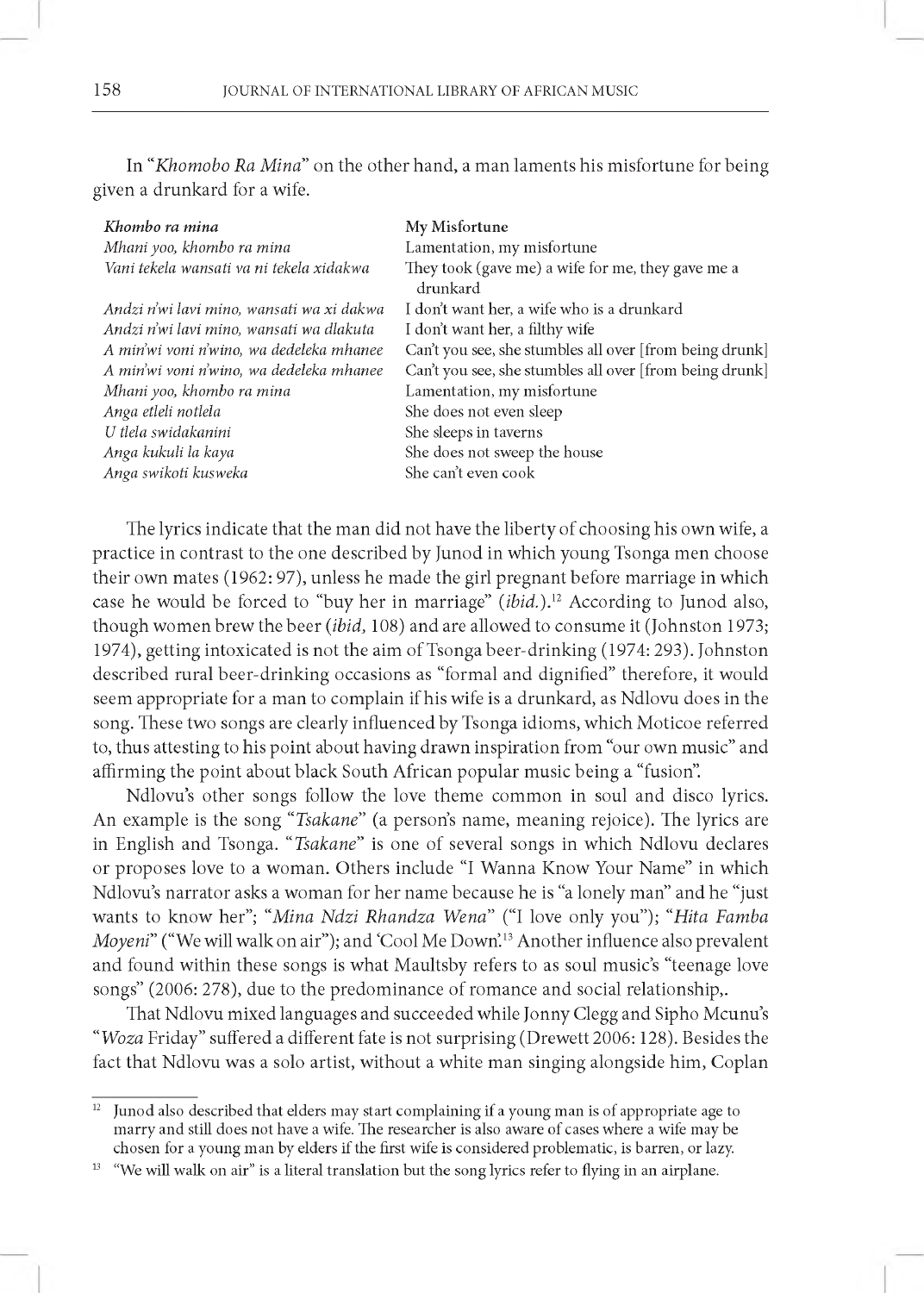observed that by this time government censorship was half-hearted. "The reality was that the National Party regime, forced to defend its core political real estate of apartheid legal structure and power itself, had ceded the cultural domain of black culture to the blacks and fellow travellers, and popular musicians had been among the first and most aggressive in its appropriation," proclaims Coplan (2007: 296). Nevertheless, Moticoe admitted to having been cautious of the censorship laws in order to avoid his music from being banned. He elaborated by saying, "I had friends in the radio [industry], mostly they were ex-teachers, you could only get into radio if you were an ex-teacher, so I would check lyrics with them first, is this right if I say this, is it not vulgar or anything" (Interview 4 May 2011).

#### **Ndlovu's popularity**

In addition to writing songs that audiences would relate to and that could be approved for airplay, Moticoe also attributed Ndlovu's performance skills as one of the reasons he became a much sought after musician.

He used to be very good, we used to tour. In our group, like the Movers, we used to have different genres, we used to play from 20h00 until 00h00. Today's acts [are] 45 minutes [long]. We used to play from 20h00 to 00h00. So performing, he was one of the best in the country, so he had this type of dance called jive, so he was famous for it. It's a pity I don't have videos (Interview 4 May 2011).

Mojapelo credits the power of radio for Ndlovu's popularity. He claims that Ndlovu was "one musician who opened [his] eyes to the overwhelming power of radio" (2008: 143). The power of media in genre formation is also acknowledged by Holt (2007: 21). Moticoe also confirmed that Ndlovu's music was played by various radio stations. Ironically, however, he also admitted that Ndlovu's music was not well received by some people working for the Tsonga radio station. He claims that this resistance was because he, the producer, was not Tsonga and therefore he was viewed as an intruder to their culture. Nonetheless, he went on to say that as soon as they heard that Ndlovu's music was getting popular with other radio stations, the Tsonga station followed suit and started playing the music. The initial resistance to Ndlovu's music by his 'own' people because he worked with an 'outsider' is evidence of the effects of the Apartheid regime's separate development system. Another point to consider, however, is that Ndlovu was the first musician to use predominantly Tsonga lyrics in a music genre that was not associated with the Tsonga people. Prior to Ndlovu, the only Tsonga music genres that existed were indigenous music, choral music and the neo-traditional style that was pioneered by Shirinda. It is therefore a combination of these factors that left Ndlovu's music in the hearts of many, including musicians who came after him. Sadly, as Mojapelo says, "Ndlovu died tragically on 16 September 1986" (2008: 143), a victim of a tragic car accident.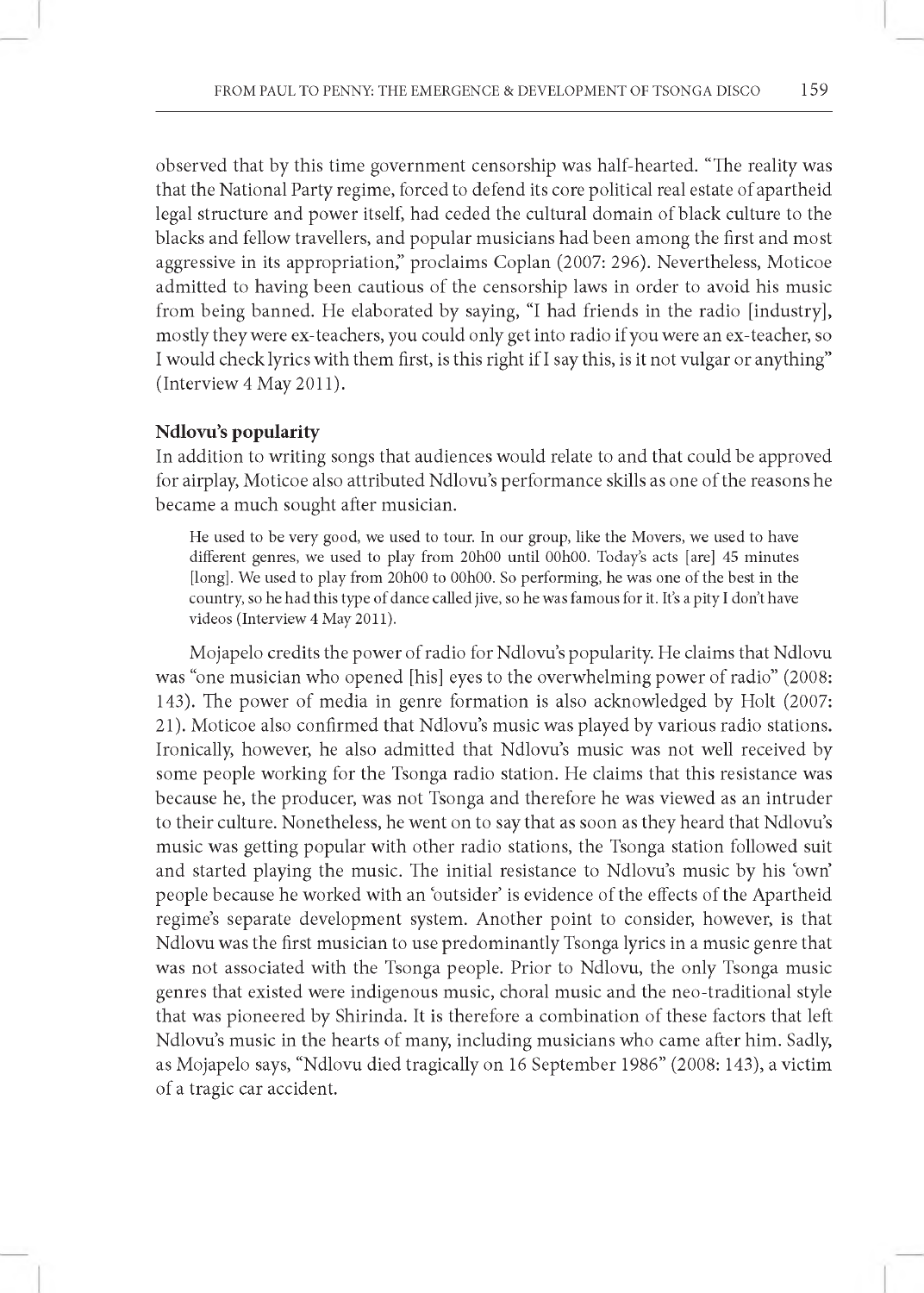

Figure 4. Paul Ndlovu. CD sleeve cover.

Holt says that "genre boundaries are contingent upon the social spaces in which they emerge" (2007: 14). For Tsonga disco, this statement is quite apt as, according to Moticoe, Ndlovu's music was intended to be dance or party music. He explained how he eschewed the protest song route, choosing the traditional idioms, soul and disco instead. Choosing the protest song route would have meant risking their music being banned or themselves being harassed or arrested by government officials. Moticoe reasoned, whether times are good or bad, people will always want to have a good time and it was his duty as a producer to look ahead of the time and guide his musician to write music that would outlive its period, pointing out that one hardly hears Mzwake Mbuli or Blondie Makhene's music today. Thus the choice not to sing songs with politically loaded lyrics may seem to be a politically motivated stance on the surface, but it also has residue of a long term, sustainable music career and vision when observed more closely. Though the subgenre began with Ndlovu as apolitical dance music aimed at everyone, this subgenre would later be used as a form of cultural expression by some of the Tsonga disco artists. Although Ndlovu died early, the concept he left behind would later be continued by others and would adopt a different meaning which was influenced by the context in which the music was practised.

## **Stayin' alive—Peta Teanet sustains Ndlovu's legacy**

Ndlovu's premature death in 1986 left a vacuum in Tsonga popular music which was soon filled by Peta Teanet (1966-1996), another Tsonga disco artist whose life would be prematurely cut short. Very little is known about Teanet and efforts to find anyone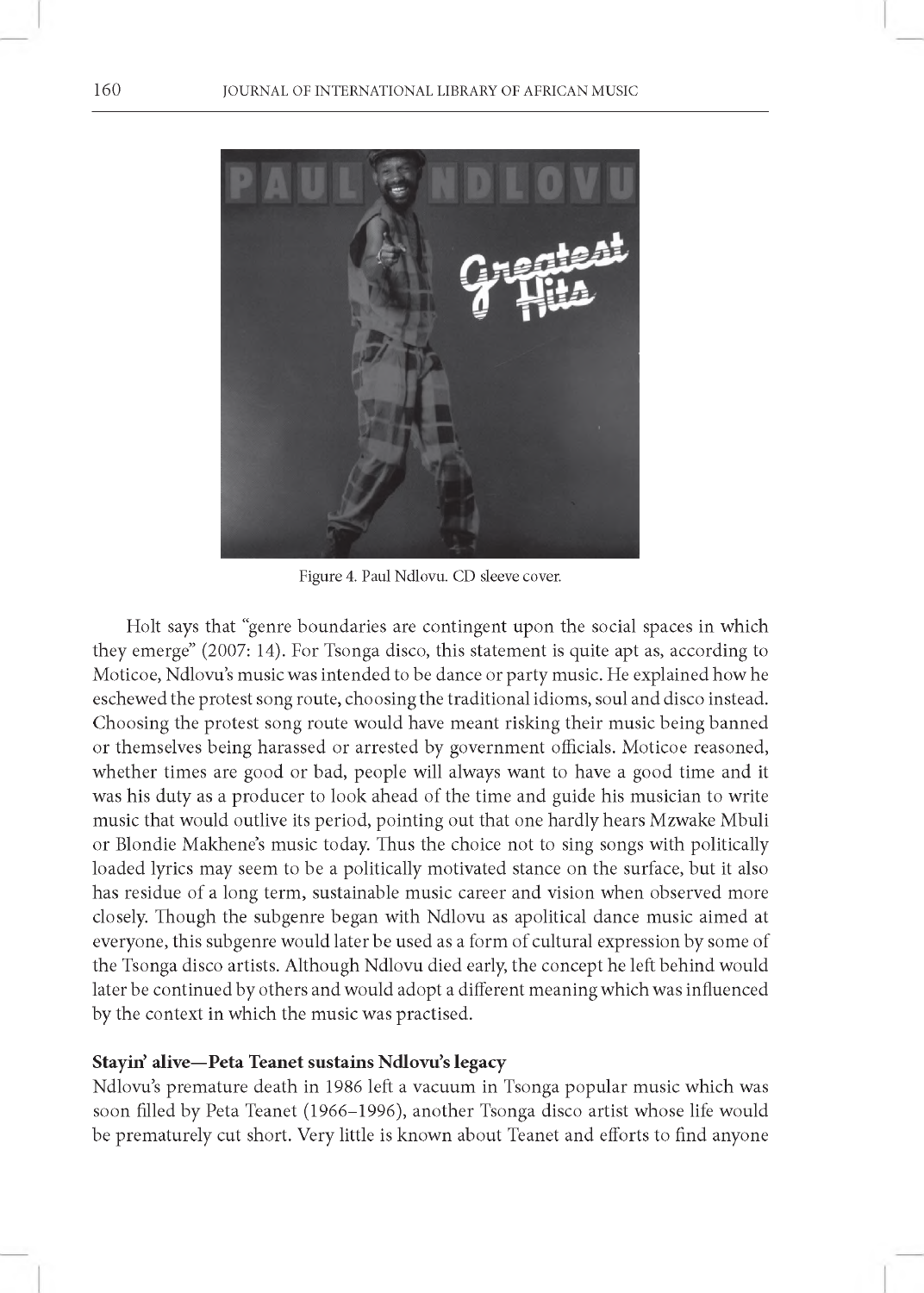close to him have been unsuccessful.14 The little that is known is quoted by Mojapelo from CD sleeve notes:

He was born Ntahleng Teanet Peta on 16 June 1966 in Letsitele. His mother Emma sang many traditional songs to the child and that laid the foundation from which Ntahleng's future music inspiration would benefit. His family later moved to the village of Thapane outside Tzaneen where he grew up. Teanet started singing publicly at the age of18 in church at Relela village, where he also helped pray for the troubled souls. Later he played keyboard and sang for a group called Relela. The band caught attention of Radio Tsonga's music producer, Roy Ngobeni. He exposed them to the broader public. After the passing away of his hero [Paul Ndlovu], Teanet went down to Johannesburg with the aim of sustaining Paul's legacy. After knocking on many doors, he eventually met the leader of Mordillo [Ndlovu's band], Lefty Rhikhoto, who was prepared to produce him. Using the name Peta Teanet, his debut album Maxaka (1998, Challenger) hit the streets (2008: 144-145, cited from CD sleeve of the album *The Best of Peta Teanet,* 2004).

After his solo album *Maxaka* (We are relatives), Teanet went on to release other albums such as *Divorce Case* (1989), *Peta Teanet and The Special Servants* (1991), *Saka Naye Jive* (Jive with him jive), (1992), and *Utakutsakisa* (He will make you happy), (1993). He was murdered in 1996 while "promoting his forthcoming album" *(ibid.).*



Figure 5. Peta Teanet. CD sleeve cover.

Teanet acknowledges Ndlovu's influence in some of his songs; however, as Holt puts it, he went on to "find [his] own voice" (2007: 5). The song *"Maxaka"* ('We are relatives') from his debut album of the same name begins with two keyboard riffs and a synthesized

<sup>&</sup>lt;sup>14</sup> Peter Moticoe said that he worked with Teanet only on one project, and does not know anything else about him . Gallo Records failed to provide me with Teanet's artist profile after several requests.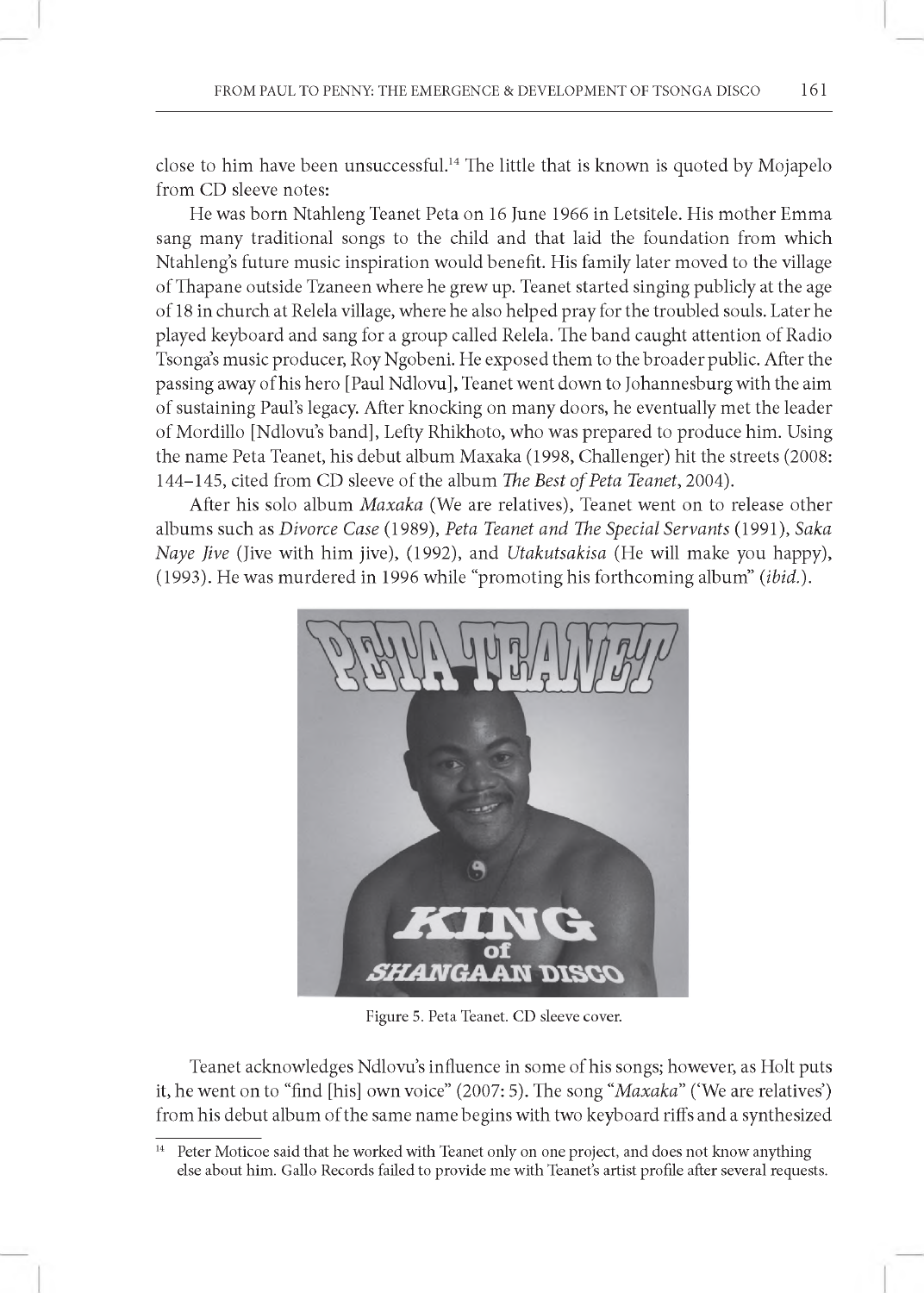percussive rhythm. The first riff enters with the percussive rhythm; the second riff half way through the first one as if responding to it. Once the riffs are in play, the bass drops in just before Teanet gruffly whispers the word "*Maxaka*". The two keyboard riffs and the bass line form the instrumental foundation of this song. They are maintained throughout the piece and do not change, though the riffs are occasionally omitted while the bass and the percussion parts remain and *vice versa.* The use of synthesizer and keyboard riffs and a consistent bass motive was also a feature of Ndlovu's music.

Teanet's admiration for Ndlovu is depicted in the song *"Hisarisile"* ("We said our goodbyes", or "Goodbye") in which he replicates in imitation one of the sounds found in at least three of Ndlovu's songs, *"Hita Famba Moyeni*" ("We will walk on air"), "Cool Me Down" and "*Khombo Ra Mina*" ("My misfortune").<sup>15</sup> This sound clip, probably a pitch bend, resembles a synthesized sustained muffled descending 'u' sound. In the same song Teanet also reproduces a melodic motif, the fundamental sound of which is that of an African marimba, found in Ndlovu's 'Mukon'wana' ('Son-in-law'). In Ndlovu's song the motif appears as in Figure 6 and Teanet's version is shown in Figure 7.







The motif is the same except that they appear in different keys, and the tempo is much faster in Teanet's, set to, in disco terms, 115 bpm; "Mukon'wana" is 100 bpm. In the latter, the motif appears very early in the piece at 0:07 when it enters with another keyboard riff. Initially it comes and goes, until it returns just before the chorus where after its distinctive marimba sound dominates the piece. One is drawn more to it than any of the other riffs. Both the motifs have a synthesised marimba sound.

In *"Hisarisile"* the marimba melodic motif only appears after all the instrumentation, including the voice, has been laid down. Though there are a number of other melodic motifs within this song, the marimba motif dominates. Its busyness thickens, creating a distinctive sound. The use of the pitch bend sound and referencing the marimba motif

In 'Hita Famba Moyeni' the sound can be heard at 00:03, in 'Cool Me Down' at 00:57, and in 'Khombo Ra Mina' at 00:04. In all songs the sound keeps recurring throughout the track.

<sup>&</sup>lt;sup>16</sup> This song should be spelt '*Mukon'wana*', but on the CD sleeve it was spelt '*Mokon'wana*'. I only use the incorrect spelling for the song transcription.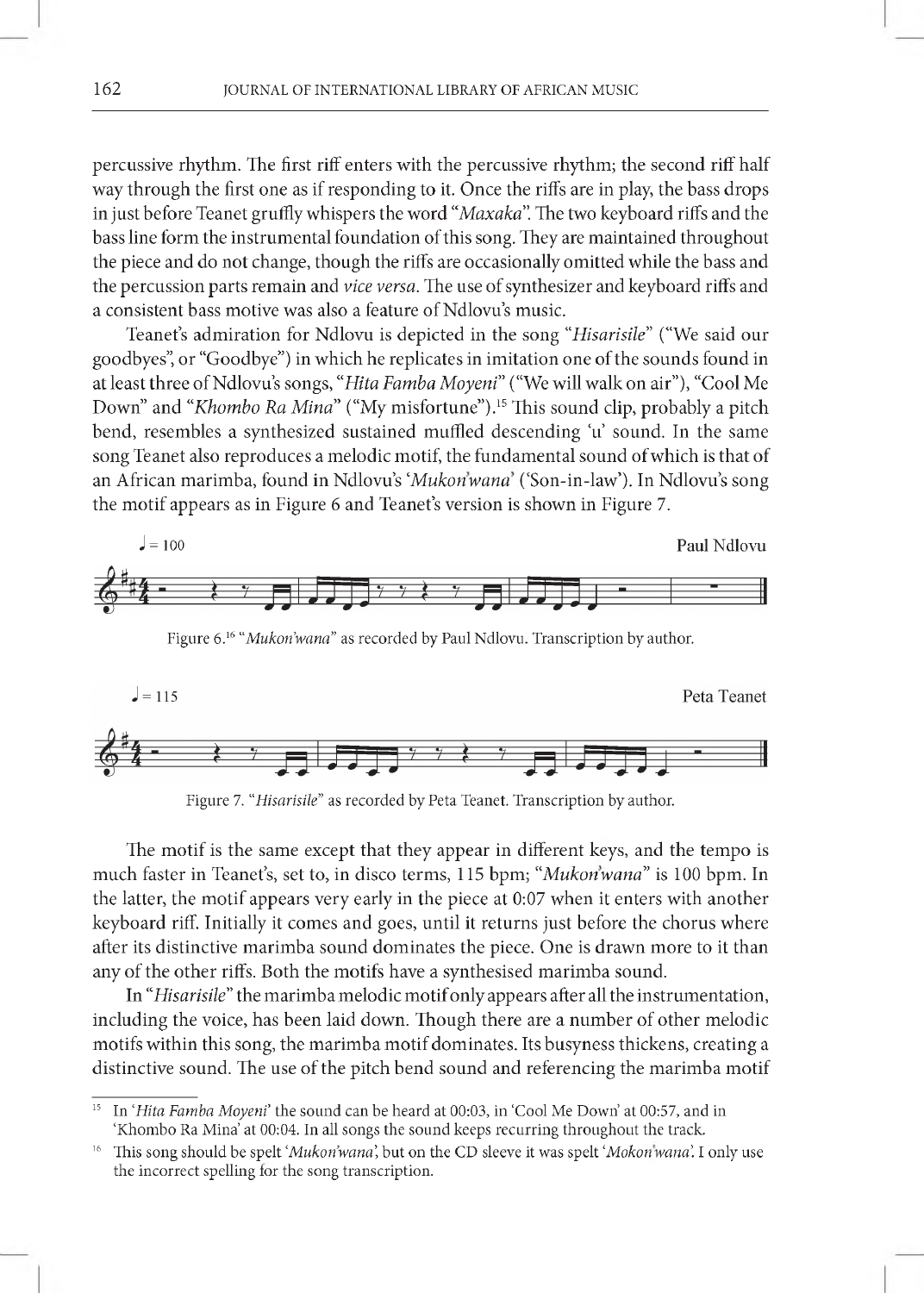can be thought of as Teanet's acknowledgment of Ndlovu's influence on him and as a tribute to the Tsonga star. His admiration of Ndlovu has been spoken about by Moticoe (Interview 4 May 2011) and Mojapelo (2008: 144).

Though Ndlovu's influence is present in Teanet's music, Teanet has his own 'idiolect', the term used by Brackett for "the style trait associated with [a] particular performer" (2000: 10). A notable feature of Teanet's music that differentiates it from that of Ndlovu is the tendency to use children's voices in the backing vocals. This practice was a common feature in South African township pop during this time as artists like Chicco in "We Can Dance" and "Teacher We Love", and Brenda Fassie in "Ag, Shame Lovie") employed the same technique. In Teanet's music, use of this feature seems to occur when the subject of the song is related to children. A song such as *"Matswele"* ("Breasts") uses children's voices in this way as the chorus sings: *Tsotsi skatshwara matswele (Tsotsi* don't touch my breasts). The song tells of a man who comes from 'nowhere' and touches a girl's breasts. Then it goes on to say, *kgasi oakgago* (they are not yours).

Teanet's music is generally up-tempo in comparison with that of Ndlovu. Teanet surfaced in the late 1980s, at a time when American house and hip-hop had made its way into the country (Mojapelo 2008, Haupt 2008, Watkins 2004). The influence of these varieties of music on Teanet is explicit, and may account for the faster tempo of Teanet's music. "I'm a Dancer" clearly shows these influences. Structured on a 127 bpm beat and built on a synthesized thumping bass line, Teanet raps the words in "I'm A Dancer"; that is, he rhymes the lyrics rhythmically as opposed to singing them melodically.<sup>17</sup> "I'm a Dancer", however, more typically draws on elements of house music. According to Rick Snoman, for example, 127 bpm is a typical tempo in house music (2004: 271). The track is in 4/4, the kick is laid firmly on all the beats, a clap is added in addition to the kick and the hi-hat, and the synthesized bass is kept relatively simple and remains consistent throughout the piece while the electronic piano solos above the bass and the kick. These are all typical features of house music (2004: 271-278).

The early 1990s saw the emergence of a township music style called *kwaito*.18 One of *kwaito's* defining features at the time was that the lyrics "consisted of a few of the latest catch phrases repeated and played against each other, rather than lengthy poetry", and draws influences from hip-hop, American and European dance music, including house, techno, and pop (Allen 2004: 85). Though Teanet raps in the song "I'm a Dancer", the manner in which he does this is more consistent with how *kwaito* lyrics work rather than the poetic, complex and lengthy lyrics of American rap music. In addition to the repetition of short phrases, "Let's dance" and "I'm a rapper", the subject matter also suggests *kwaito*'s influence on Teanet's song because it is about having fun, a dominant theme of *kwaito* during this period (2004: 87). The subject of "*Saka Naye* Jive" ("Jive with him/her") is also typical of *kwaito.* It is about the township dance style *uku saka,*

See *Popular Music Genres* (Borthwick and Moy, 2004) for description of the different types of rap.

<sup>&</sup>lt;sup>18</sup> See David Coplan's 'God Rock Africa' (2005), Gavin Steingo's 'South African Music After Apartheid' (2005), Thokozani Mhlambi's 'Kwaitofabulous' (2004), and Lara Allen's 'Kwaito versus Cross-over' (2004) for further discussions on *kwaito*.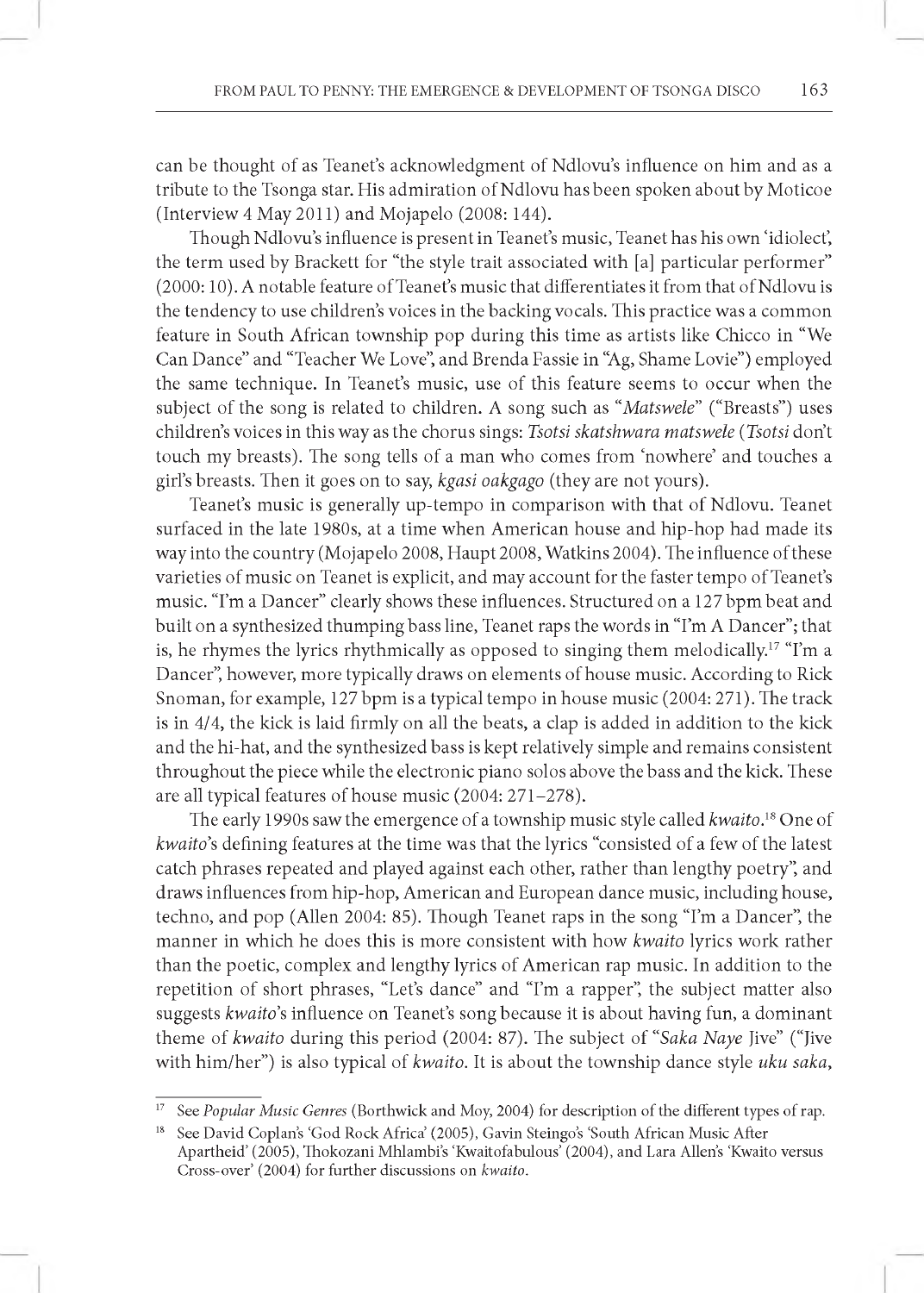meaning to dance in a specific way, a dance which I did as a teenager in the early 1990s and which involves putting one's hand on the head and the other on the buttocks while bending all the way down.<sup>19</sup> This reference to *uku saka* situates specifically South African dance music in the context of other global dance music genres the lyrics of which, since disco, have often functioned self-referentially.<sup>20</sup>

Although Ndlovu's music was intended for the dance floor, as Moticoe noted, Ndlovu did not explicitly refer to dancing in his songs. Conversely Teanet's songs often include lyrics about dancing. "*Saka Naye* Jive", "*China Ndoda"* ("Dance, man") and "Double Phashash", all make clear reference to dancing. In *"China Ndoda"* for example he commands the men to dance; he challenges the young men to dance because they are being defeated by another group of dancers and suggests that in the old days they knew how to dance and have a good time. The recurring dance and playful themes found in Teanet's music depicts social or national cultural consciousness as *kwaito* became a national phenomenon.

However, in *"Maxaka"* Teanet complains to his grandparents for not having warned him about the girl he married as it later became known that they were related. In Tsonga tradition, it is taboo for relatives to marry. Teanet thus continues the tradition of Tsonga musicians tackling domestic matters. As such, polygamy is themetised in his songs; it is commonly known that Teanet's backing singers were his wives (Mojapelo 2008: 145). *"N 'wayingwana"* ("Daughter of Yingwana") makes reference to polygamy as the song's narrator sings about his wife (from Johannesburg) making life difficult for his first wife.

In his treatment of this subject, Henri Junod addressed the consequences of wife rivalry in Tsonga polygamy (1962: 282-289). Teanet's song not only speaks of the continuous existence of polygamy among the Tsonga but also speaks to the challenges of the practice that are still very much part of today's polygamous marriages. Making reference to the traditional themes such as cultural taboos, polygamy and traditional dances like *xigubu* and *muchongolo* (referred to in the song "*China Ndoda"),* is a depiction of ethnic pride, a feature which is not explicit in Ndlovu's music.

Teanet's music is also eclectic, another important feature of his song-writing. This can be noted by the difference between "I'm a Dancer", *"Maxaka"* ("We are relatives"), *"Nwayingwana"* ("Daughter of Yingwana") and "I Love You Africa" (Remix). The songs draw on such diverse styles that, without Teanet's identifiable voice, it would be difficult to attribute them to the same artist. As discussed, 'I'm a Dancer' mainly draws influence from house music, in "*Maxaka*" Ndlovu's influence can be detected. In *"N 'wayingwana"* the lead guitar gives the song a Zimbabwean aesthetic, while in 'I Love you Africa' an electro sound can be heard. While Ndlovu's music could almost be described as "predictable" in the sense that one song is similar to another, Teanet's

The complete phrase of this dance is *penti yiwele, saka uyidobe*, meaning the panty has fallen, go down and get it; hence the bending in the dance movement.

<sup>&</sup>lt;sup>20</sup> Arthur Mafokate is the most famous *kwaito* artist to predominantly use lyrics that refer to a dance. See for example the tracks 'Mnike', 'Kwasa', and 'Twalatsa'.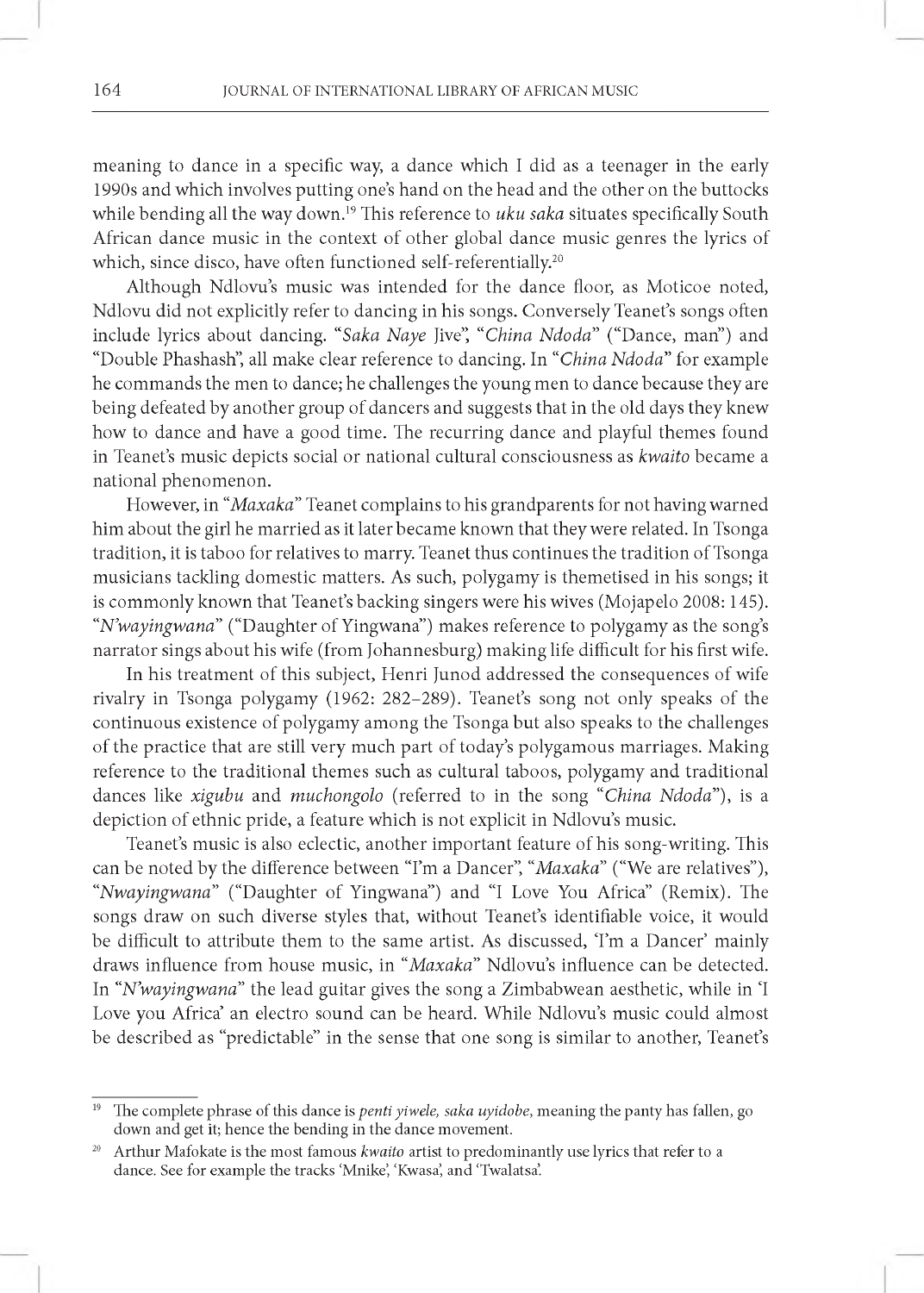music is filled with diverse sounds and influences that, in the words of Brenda Fassie, *"Ngeke uncomfeme"* ("You cannot confirm a person").21

Teanet's fusion of different genres, styles and traditions in his music, his versatile voice, and his ability to be unpredictable in his songwriting, not only distinguished his music from that of his predecessor, Ndlovu, but also created a unique musical language within the Tsonga music world that has not since been heard. While Ndlovu started Tsonga disco, Teanet built on and developed the subgenre, doing so in a way that Ndlovu the founder did not. Important to note is that his career spanned from the transition period from apartheid up to the few years following the democratic elections. Thus the eclectic nature of his music, including the lyrics, could be attributed to the changes within the socio-political sphere. While political negotiations were taking place, culturally, South African saw an influx of different international genres which Teanet clearly appropriated and fused with domestic genres to create his own musical identity. He was subsequently labeled the king of Shangaan-disco by music commentators, thus also placing him amongst the *centre collectives.* Following Teanet's death in 1996, Joe Shirimani and Penny Penny took over the Tsonga disco music scene.

#### **Joe Shirimani**

Born in *KaNwamitwa,* a village in Tzaneen, Limpopo Province, Joe Shirimani came from a musical family. His father played the guitar and it was not long before young Joe picked up the instrument. This humble and soft-spoken musician, songwriter, arranger and producer leisurely related his story as we sat in his studio in Soshanguve, a township outside Pretoria.

During our conversation, Shirimani emphasized that he had grown up in a multicultural and multi-ethnic society. Growing up in a multi-cultural environment was to influence Shirimani's later work. While in high school, in 1987 he started a 7-piece band called *Kimayos* (Kind Masters of Youth Sound). It was with this band that Shirimani recorded his first demo. Their debut album, after a few hindrances, was released in 1989. The music recorded by the band was, according to Shirimani, disco or bubblegum.

I think I can call it disco but we used many languages because when I look properly, look at the way Pretoria is, it has many languages, Sesotho, Tswana, Sepedi, Ndebele, there is everything. It was not Shangaan disco, it was disco, it was like, you know Yvonne Chaka Chaka, Chicco, you know, it was that type of music. Some called it bubblegum at the time that was the kind of music we played. We were still young and so we were interested in music that would make people dance (Interview 3 April 2009).

After *Kimayos,* Shirimani worked with various groups such as Malume Pikipiki, Angola, The Crooners, and Chibuku before releasing his debut solo album *Black is Beautiful* in 1993 (Ncube 2000: 21). Since this album, Shirimani has released a number of hits including, "Gabaza" (a person's name), *"Nosi"* ('Bee') and "Limpopo". It was only when Shirimani went solo in 1993 that his music was placed within the Shangaan or Tsonga

<sup>&</sup>lt;sup>21</sup> From the song "*Umuntu Uyatshitsha*" ("a person changes") from the album of the same name, released in 1996.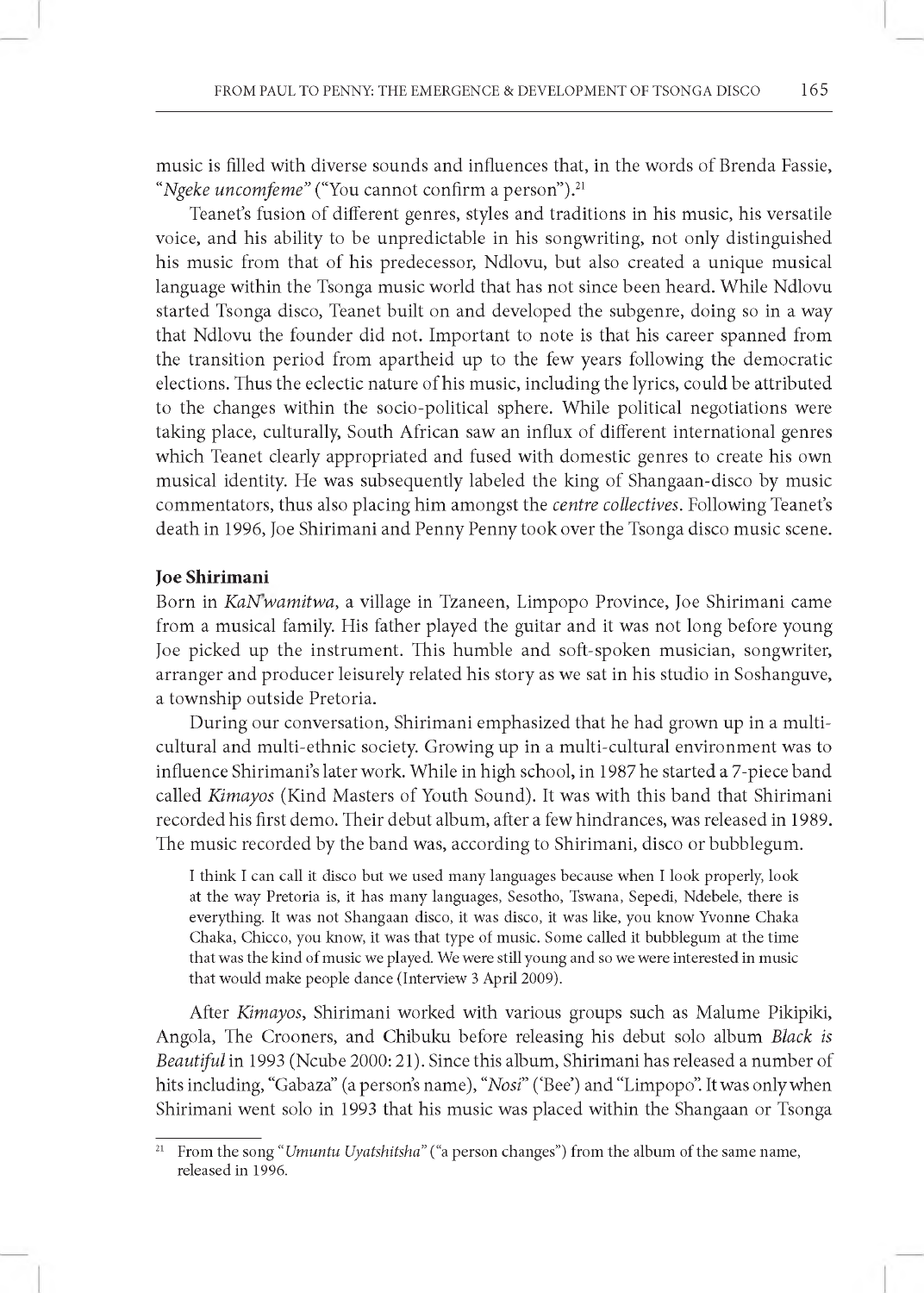disco<sup>22</sup> subgenre. About this he commented: "the definition for this Shangaan disco is that, disco meaning dance, pop music, Shangaan is put in there because of the lyrics and the way we sing is leaning on the side of Tsonga tradition" (Interview 3 April 2009).



Figure 8. Joe Shirimani CD sleeve cover.

Though Shirimani enjoys commercial success as a songwriter and performing artist, it is also through the work he does as a producer that he has made his mark on Tsonga disco. Two of Shirimanis successful artists are Esta M of *"Nawu"* ('Law or Tradition") fame and the current holder of the 'king' of Tsonga disco crown, singer and songwriter Giyani Kulani Nkovane, known by his stage name, Penny Penny. He occasionally works with another Tsonga disco favorite, Chris Mkhonto, known by his stage name, General Muzka; and more recently, he took on a protege, Benny Mayingane, who won the Best Xitsonga most popular song at the 2012 Xitsonga Annual Music Awards. Shirimani explicitly declared his *centre collective* status at a performance that took place at Phomolong, a village in Limpopo, on 20 March 2010. After the first song, while waiting for the second song to start, he declared to the audience: "Esta M is my child! Penny Penny is my child!" Besides writing songs and producing for these artists,

The words Tsonga and Shangaan are used interchangeably here, as Shangaan is another designation often used for Tsonga people. The style is sometimes called Tsonga disco, other times Shangaan disco. For a brief overview of the controversy surrounding the use of these terms see the online article, 'How Tsonga became Shangaan: The difference between Tsonga and Shangaan' (2 0 1 4 ), [http://fanathepurp.co.za/how-tsonga-became-shangaan-the-difference-between-tsonga-and](http://fanathepurp.co.za/how-tsonga-became-shangaan-the-difference-between-tsonga-and-shangaan-introduction)[shangaan-introduction](http://fanathepurp.co.za/how-tsonga-became-shangaan-the-difference-between-tsonga-and-shangaan-introduction).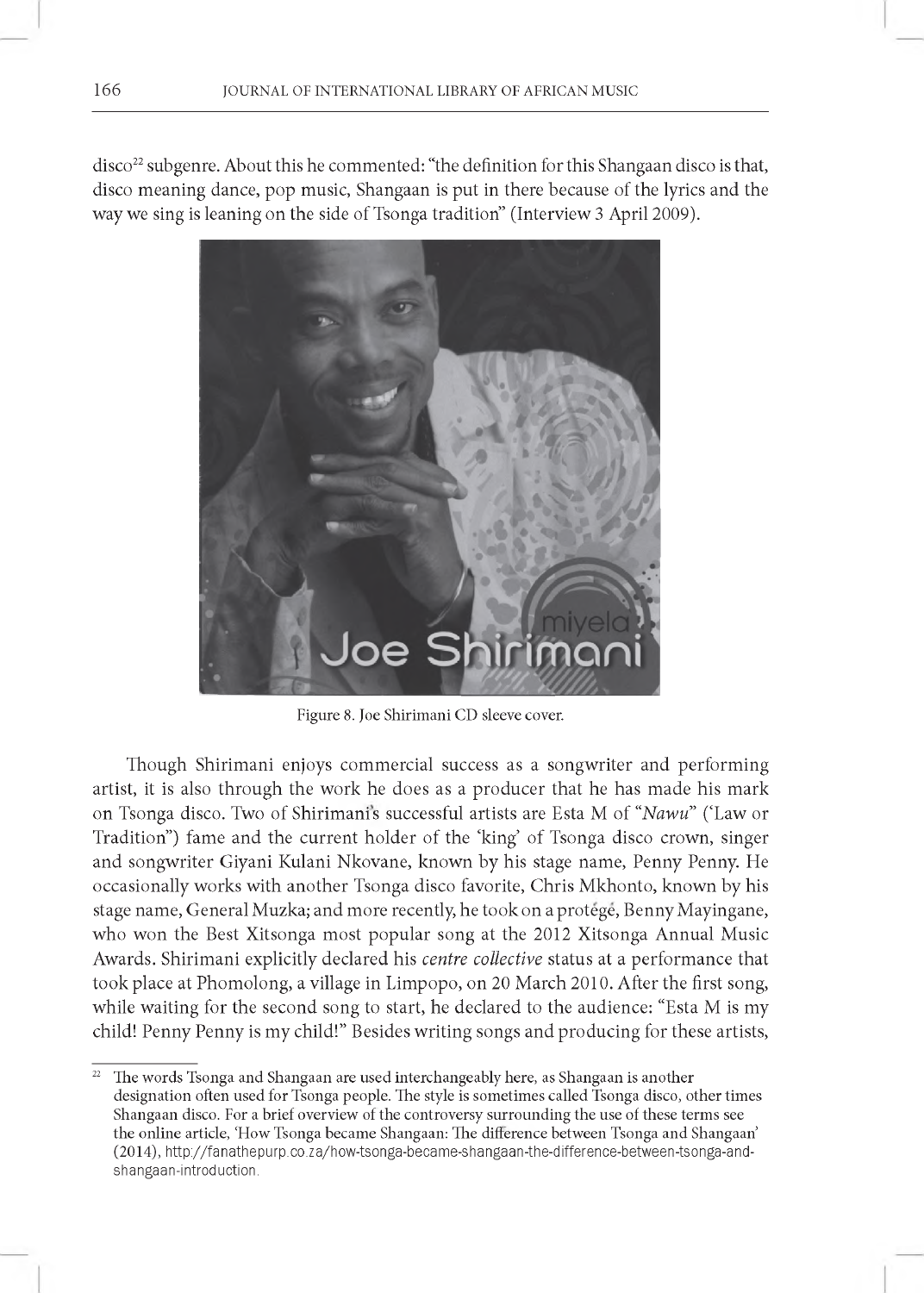Shirimani's most important contribution is a peculiar bass sound that has become the defining feature of Tsonga disco.

The bass sound created by Shirimani is identified by its richness, depth and sharpness. While keeping the consistency of the bass beat, he manipulates it so that it is the most dominant and most powerful sound in the song, making it texturally thick and acoustically deep. Shirimani said he creates this bass sound through the application of various effects; he was reluctant to speak more about this trademark sound. However, he proudly pointed out that *"kwaito* singers want that sound and they have asked me for it but they won't get it. They tried but they can't get it right" (Interview 3 April 2009). This bass sound is present in most of Shirimani's and Penny Penny's music and it has come to symbolize Tsonga disco more than any other sound or feature of the music. The prominence and popularity of this particular sound was enhanced by the fact that Penny is considered by commentators and fans to be current king of Tsonga disco. The album *The King* vs *The General* (2009), produced by Shirimani and the late Rhengu Mkhari, is a confirmation of this with the General referring to the previously mentioned General Muzka.

In the song "Gabaza" the bass line is as follows:



Figure 9. "Gabaza" as recorded by Joe Shirimani. Transcription by author.

In Penny Penny's "*Hai Kamina*" (Not in my house), the bass line is as follows:



Figure 10. "Hai Kamina" as recorded by Penny Penny. Transcription by author.

Shirimani's bass motifs differ from those of Ndlovu and Teanet in terms of the texture and tone and also in that, while the latter often alter the bass line in minor ways when it appears later in their songs, Shirimani's bass lines remain the same throughout: the above bass lines remain as they are for the entire song. However this does not mean that the bass appears non-stop as he makes use of instrumental breaks during which the bass line falls out of the mix. Elsewhere, the bass line remains while the other instruments drop out. These are all typical production techniques of global dance musics.

## **Penny Penny**

Before further discussing Shirimani's music, it is necessary to focus on Penny Penny since Shirimani produces most of his music. Penny was born Giyani Kulani Nkovane in a village called Ximbupfe in Giyani, then the capital of Limpopo. He was given the name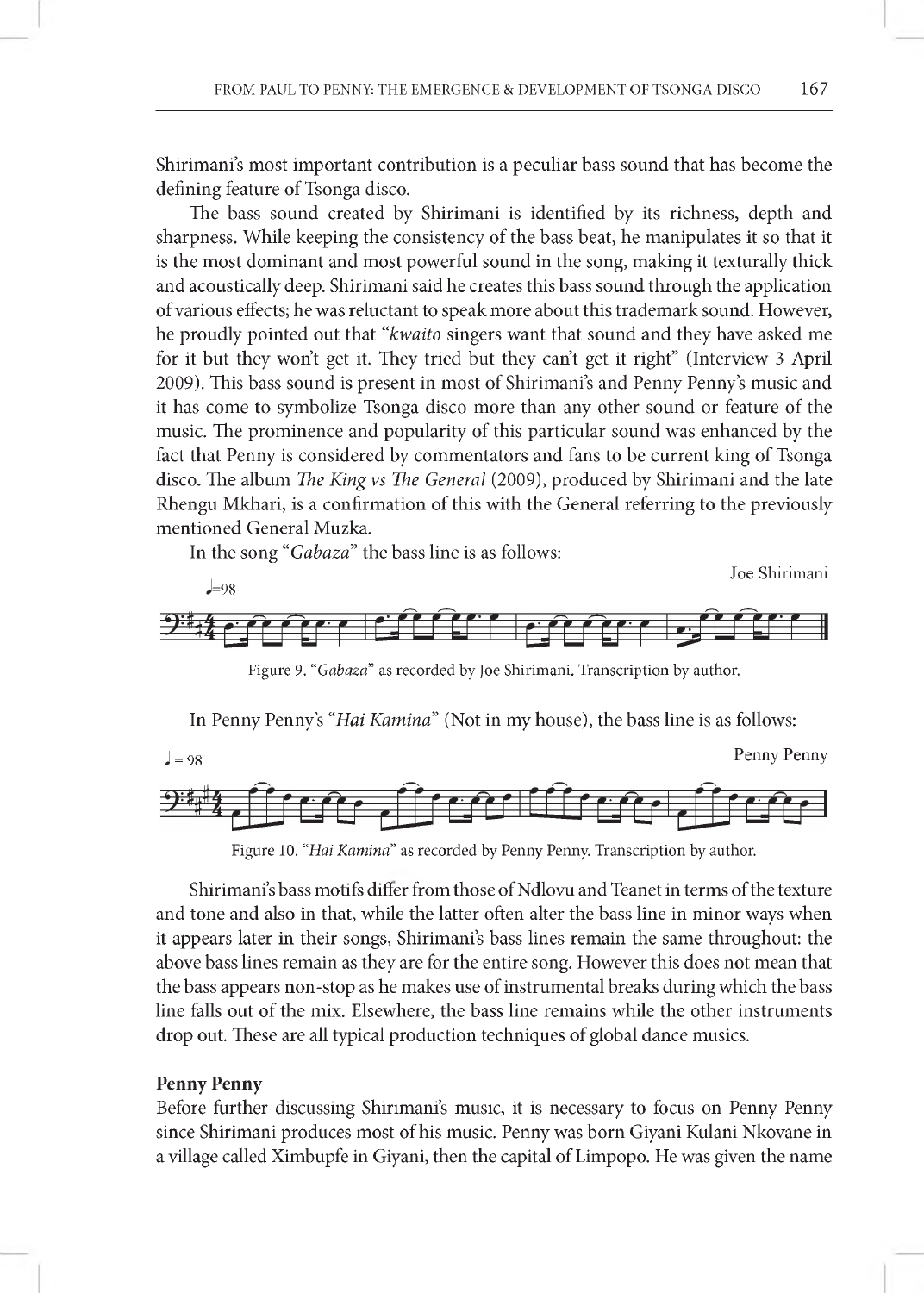Eric by the apartheid "government" (Penny's words) when he applied for his pass in 1977. His father was a traditional healer who had twenty-two wives though Mojapelo says there were sixteen (2008: 145). He never went to school but was proud to say that he can read and write. Due to his father's practice as a traditional healer, Nkovane grew up dancing Tsonga traditional dances such as *muchongolo, xichayichayi,* and *xigubu*.23 After the death of his father his family lived in poverty which led him to seek work on nearby farms when only 10 years old. He later worked in the mines at West Driefontein, Carletonville. It was here that he developed a serious interest in music, beginning with dancing. He later moved to Johannesburg where he danced in night clubs while selling vegetables on the streets for a living. While struggling to make a living Nkovane began making demos and sending them to people with the hope of getting a foot in the music industry door.

After many rejections and disappointments, Nkovane was finally discovered by Shirimani while working as a cleaner at Shandel Music. It was Shirimani who transformed Nkovane into Penny Penny, the "king" of Tsonga disco. Majapelo writes, "Shirimani ... taught him the tricks of the trade [and] before long [Penny] ... was writing songs. His debut album, *Shaka Bundu*, achieved platinum status and the second one achieved triple platinum" (Mojapelo 2008: 147).23 4

In addition to his signature bass sound, Shirimani introduced other features to Tsonga disco that sets him apart from his precursors, as he says, "let's say you look at Paul Ndlovu's disco and Peta Teanet and look at Joe's disco and look at Joe's style, mine is different" (Interview 3 April 2009), and different it is. Like his predecessors he makes use of keyboard riffs, but Shirimani's music is dominated by a sustained synthesized string sound. Sustained strings are a common feature of American and Tsonga disco, and in Shirimani's music they seem to appear more constantly than in any of his predecessors' music. For example in "*Marabastad*" (an area in Pretoria), "Yandee" (the name of a person), *"Khethile Khethile*" ('Once you have chosen, you have chosen, i.e. there is no going back), "Mapule" (the name of a person), "Cheap Line", and "Biya" ('Beer'), the sustained synthesized strings appear almost throughout the pieces with few breaks.

Another synthesized sound that Shirimani has a fondness for is steel drums. He admitted to liking the sound and therefore often uses it. A steel drum motif can be heard in "*Marabastad*" (from 1:18) which keeps recurring in the piece. Penny's "Hai *Kamina*" ("Not in my house") begins with the following synthesized steel drum motif:



Figure 11. "Hai Kamina" as recorded by Penny Penny. Transcription by author.

See Thomas F Johnston articles for further reading on these dances.

<sup>&</sup>lt;sup>24</sup> Penny is also known as Shaka Bundu, but in the song of that name it refers to a pretentious relative.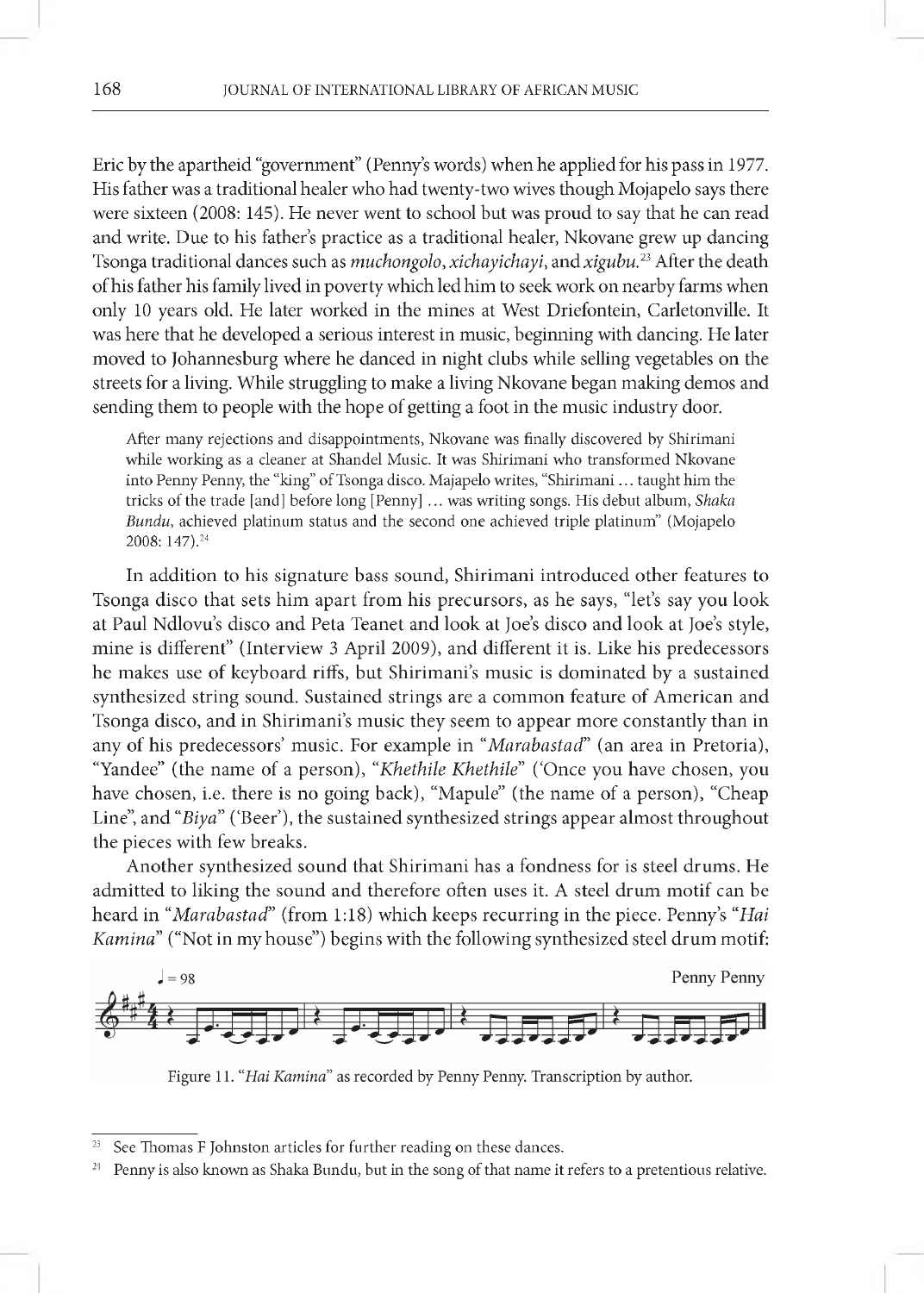The motif appears again later in the song and it is exemplary how Shirimani uses synthesized steel drums in his music as a short melodic line which keeps recurring at different intervals in the songs. In the same song, there appears another of Shirimani's much loved synthesized sounds, conga. The song begins with the steel drum motif supported by the hi-hat before the kick enters with a short synthesized conga rhythmic pattern. Penny's powerful voice penetrates with the words "Do you?" This functions as a question, which is then answered by the following riff:



Figure 12. "Hai Kamina" as recorded by Penny Penny. Transcription by author.

These stabs are played on electric bass saxophone, another of Shirimani's favourite sounds.

The same sax sound can be heard in "*Marabastad*"**,** *"Biya",* both from the album *Nivuyile* (1995), *"Yandee*"**,** "*Sathana*", and "*Dom Dom*", from the album, *The Best of Joe Shirimani* (2003).

William Hanks concludes that genre offers "a framework that a listener may use to orient themselves; producers to interpret the music; and a set of expectations" (cited in Gloag and Beard 2005: 72). This assertion is apparent at the above mentioned performance of Shirimani in Phomolong. Shirimani maneuvered through the expectant crowd towards the stage to the sound of his intro on the albums *Miyela* (Be still) and *Tambilu Yanga* (Matters of my heart) while the MC encouraged the crowd to welcome him. The intro track was then replaced by a dance track to which his dancers responded. After grabbing the microphone from the MC, Shirimani proceeded to the front of the stage where he began waving his hand up and down as if asking the audience to respond. This they did. With an unplugged microphone in hand, Shirimani began singing along to the backing track. The first song, "Hlamala" (A person's name), was different from the style for which he is known. Its tempo is faster than most of his other material. Also, the song employs a *kwaito* technique of rhyming a few words over and over again. For the remainder of this track's performance, Shirimani positioned himself further back from the front of the stage, giving the dancers the center stage, a clear expression that this piece was a dance track and therefore that dancing is the fundamental part of the performance.

The next song, "*Tshelete*" ('Money') did not sound like Shirimani's usual work either; it too was faster and did not contain his signature bass sound. The audience seemed to be confused. There was very little screaming, shouting and clapping when he performed these two songs. It was after the second song that Shirimani officially introduced himself proudly proclaiming: *"Penny i nwananga* (Penny is my child), Esta M is my daughter". While waiting for his next track to begin playing, the audience started shouting, "Penny, Penny, Penny".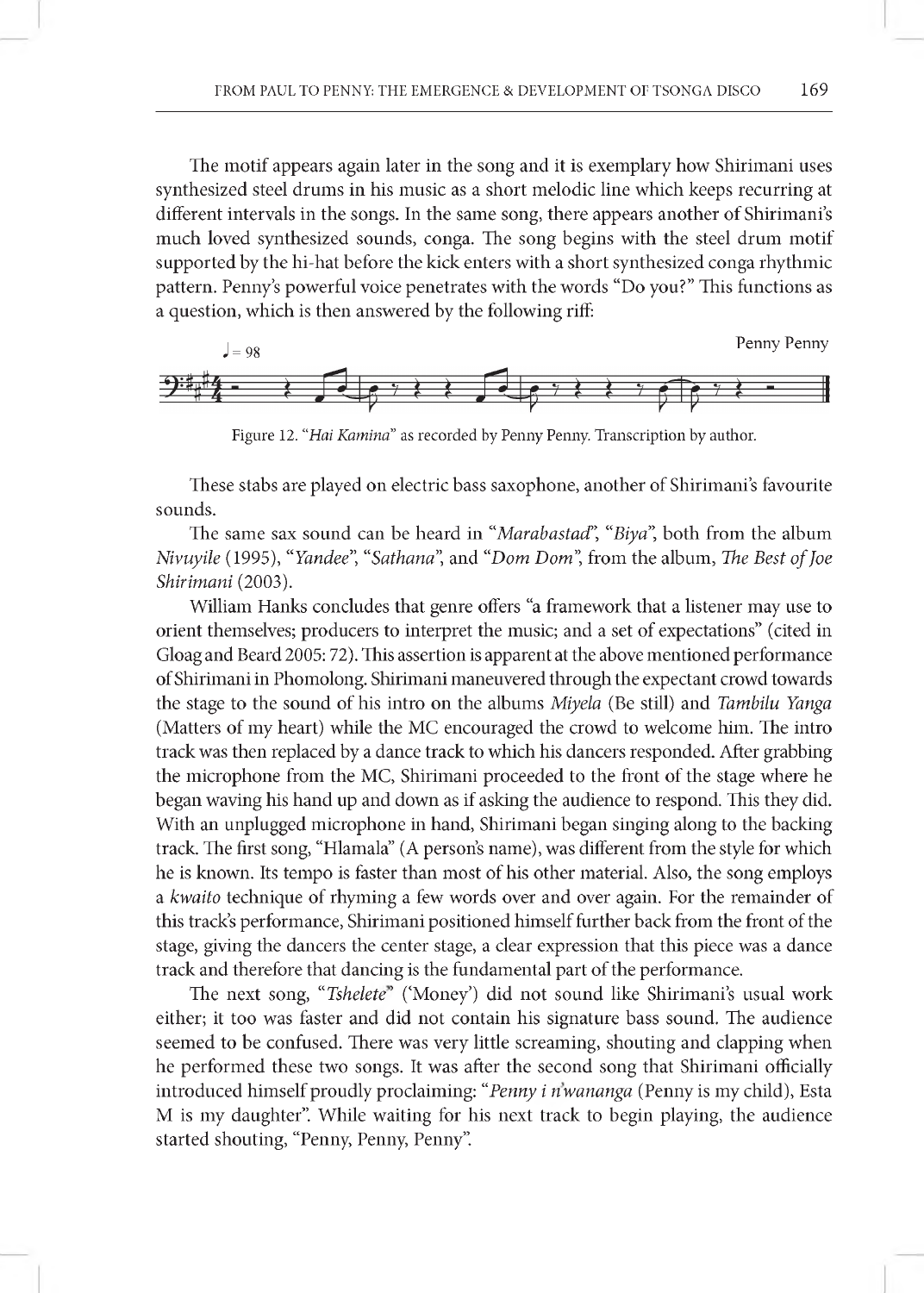After Shirimani formally introduced himself, the song '*Nosi* ('Bee') was played. The audience's reaction proved the popularity of the song: screams were heard as the thumping, signature bass blasted out of the inadequate speakers. This song's reception, compared to that of the first two songs underpins Holt's statement in which he argues that "genre is not only in the music but also in the minds and bodies of particular groups of people who share certain conventions" (2007: 2).

While the signature bass sound, the electronic saxophone and steel drums distinguishes Shirimani's music from that of Ndlovu and Teanet, the lyrical subject matter is similar to that of his predecessors. In both his and Penny's songs, domestic, love, and social matters are common themes. *"Dom Dom"* ("Stupid head") challenges the domestic servitude stereotype.

It is unusual practice among the Tsonga for a man to be involved in domestic chores as implied in Ndlovu's *"Khombo Ra M ina".* In "*Dom Dom"* Shirimani challenges this stereotype. He sings of people who call him stupid for helping his wife but when she slaves away for him no one says anything: *"Ilodlaya mani*?" (Who has she killed [to deserve such ill treatment and accusations of witchcraft?]). Shirimani not only challenges men to help their wives at home but also defends women who are often victims of witchcraft accusations when their husbands show them too much affection.25

Written by Penny and Shirimani, *"Hai Kamina"* addresses the issue of educated and empowered women who become disrespectful towards their husbands. Here women are

| Ho ni nese mina | I am a nurse    |
|-----------------|-----------------|
| A ka mani?      | In whose house? |
| Hayi kamina     | Not in my house |

reminded of their 'place' in the home, pointing out that even if they are educated; their authority is limited to the workplace. It is interesting to note how in *"Dom Dom "* Shirimani suggests equality in relationships, while *"Hai Kamina"* suggests a more submissive position for women. Such are the contradictions of the different worlds and audiences Tsonga musicians live in and address.

Some of the social issues addressed in Shirimani's and Penny's songs include the AIDS problem in South Africa. In "Ibola AIDS" ('iBola and AIDS') Penny cautions people to fear the disease saying that even bishops and leaders are scared of it. In *"Hayi Kashi Nditshane"* ('Small dish') Penny complains about false religious leaders who demand exorbitant amounts of money as offerings from their congregations. In "Education", Penny encourages young people to put education first in their lives. Domestic or social issues, like in Tsonga traditional music, are an important subject in Tsonga disco song texts. This is in contrast to American disco which disregarded such issues and was more about "self, celebration, ecstasy and escapism" (Hamm 1988: 35; Barker and Taylor 2007: 236).

<sup>&</sup>lt;sup>25</sup> Junod's *The Life of a South African Tribe* addresses witchcraft practice among the Tsonga in detail  $(1962).$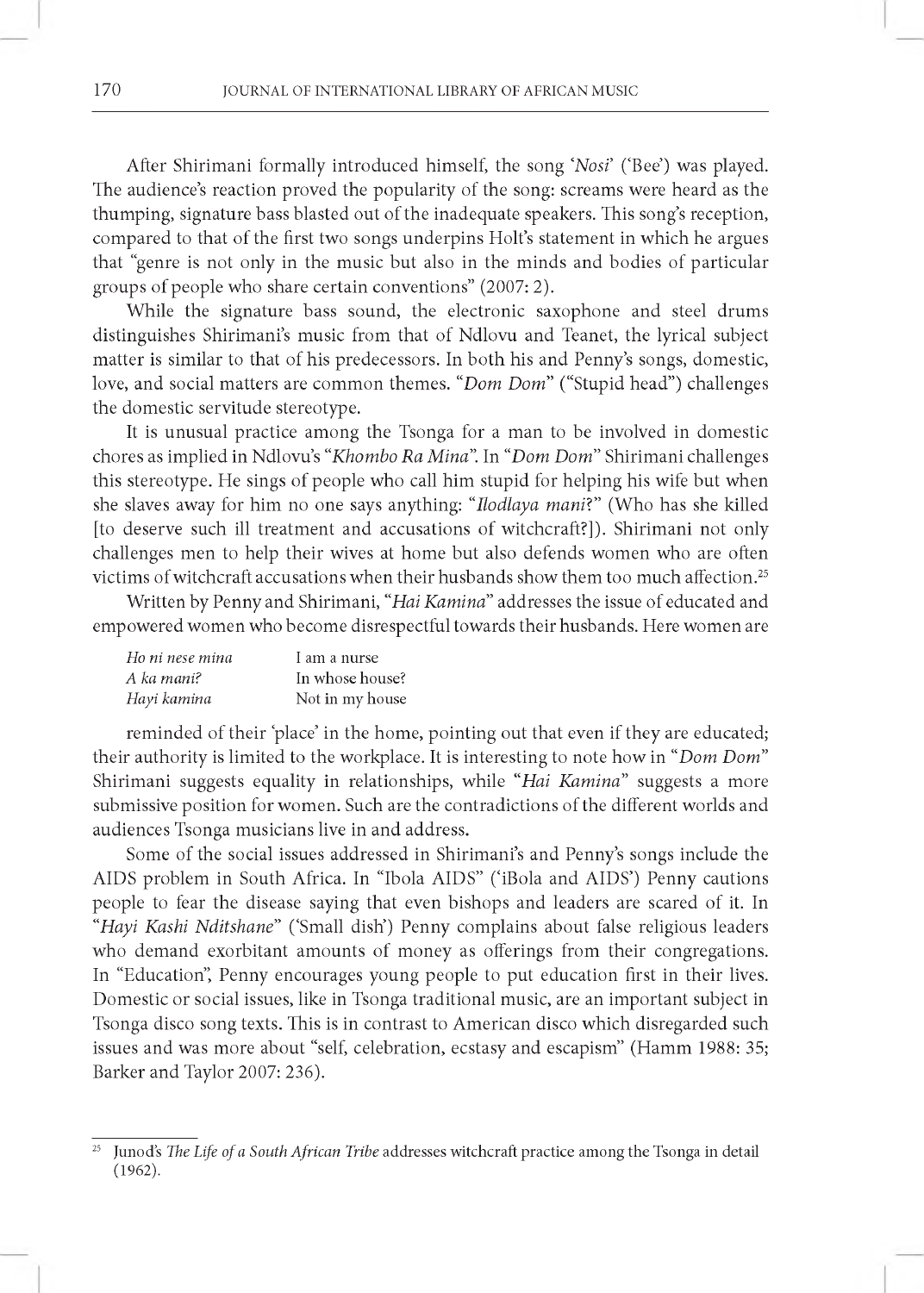In addition to relying on love and domestic themes, as part of their social commentary Shirimani and Penny also employed lyrics that affirm ethnic identity. There is a common belief that Shangaans used to hide their identity due to sociocultural marginalization (see Madalane 2011). When political freedom came with its "unity in diversity" values, Shirimani used the opportunity to "uplift" Shangaans. Shirimani elaborated, "Shangaans, we used to undermine ourselves. I am the one who helped to uplift us. It is me, with Penny, who helped Shangaans take pride in who they are' (Interview 4 April 2010). Penny added,

Shangaans were hiding themselves, that's when I got happy because I uplifted the Shangaans where they were. Others were making themselves Zulu; some were making themselves other things. But because I said Shangaan is English, Shangaans became proud, they came out. I was proud because of that song (Interview 4 April 2010).

Other songs that relate to this type of ethnic mobilization include Shirimani's "Bomba" ("Take pride"). This song from the *Gabaza* album (1999), affirms Shirimani's position on ethnic mobilization. In the song he takes pride in having achieved "uplifting" Shangaans or Tsongas, as Tsongas have now reclaimed their identity; they are no longer hiding and therefore encourage other ethnic groups to maintain their ethnic pride. It is in this song that he also encourages other people to take pride in their ethnic identity. This overt reference to ethnic mobilization and affirmation significantly alters the formerly apolitical and non-ethnically explicit nature of Ndlovu's disco to a more succinctly ethnically aware subgenre. Tsonga disco thus became, during Penny Penny and Shirimani's period, a medium for cultural expression afforded to them and



Figure 13. Eric Nkovane, known by his stage name Penny Penny. CD sleeve cover.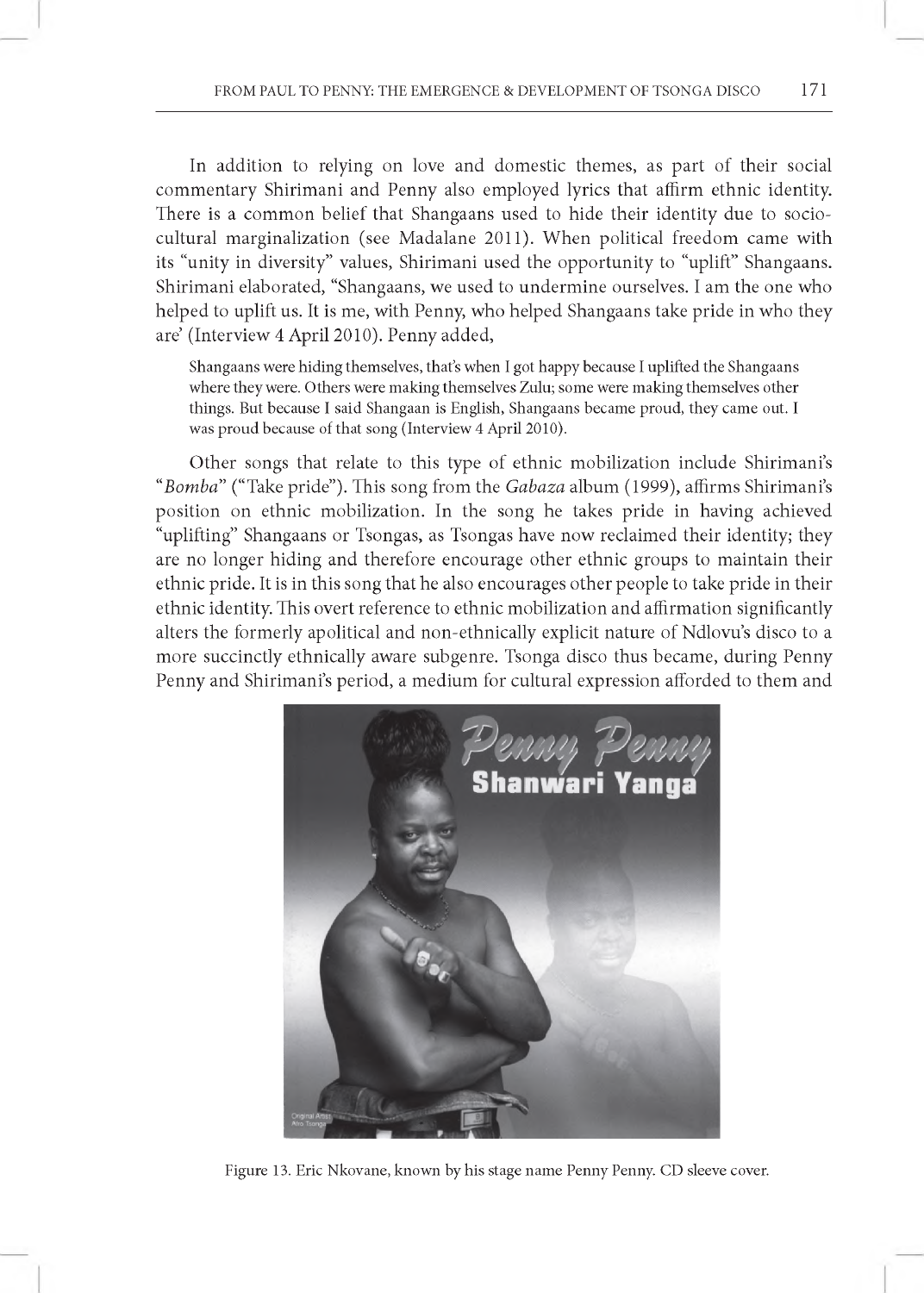encouraged by democracy and the "unity in diversity" discourse. It functioned as a tool to show cultural pride for a specific ethnic group, as opposed to Ndlovu's music which lacked such overt sentiments.

## **Tsonga disco in society**

Richard Dyer, in his article "In Defense of Disco", characterizes disco as being "romantic", referring to the music's ability to give its participants an out of body experience which he calls "ecstasy" (1979: 106). Though the romanticism of disco Dyer talks about refers in part to an emotional escape experience, Barker and Taylor describe a more physical or social aspect of disco as escape arguing minorities, including gays, lesbians, blacks, hippies and Latinos, used disco as an escape mechanism from the injustices and prejudice of societies in the 1970s (2007: 236).

In Johannesburg, the early to mid-1980s possibly saw disco function in similar ways. Ndlovo's producer, Peter Moticoe told how, although the 80s was a time of protest song because of the socio-political state of the country, people also needed to dance and have a good time, and disco provided the platform for this. SABC Media Librarian, Themba Mtshali pointed out how he and friends went to discos to dance, booze and womanize. Discos in Johannesburg, according to Mtshali and Moticoe, not only functioned as a place of escape for the ordinary man, but occasionally provided sanctuary for comrades. Moticoe shed a tear as he remembered how they sometimes hid struggle comrades with their instruments and often helped them cross the border to neighboring countries when they went on tour. He narrated how they sometimes hid the comrades within the drum kit and helped them cross the border to Swaziland when going there for performances. "Today these guys are big in the government, they hold big positions, yet they don't remember us, to them we are just entertainers" (P. Moticoe Interview 4 May 2011).

### **Critical analysis**

A symptom of Bourdieu's power, capital, and habitus concepts, the labelling of this music as Tsonga disco is evidence of the lack of both social and economic capital by the musicians, thus resulting in their inability to have power over what they would like their music to be labelled. My interlocutors expressed frustration at the ethnic labelling of their music, citing major inconveniences such as not being playlisted on other South African radio stations because of the ethnic label. This further proves Bourdieu's habitus concept in that, not only were the artists systemically disadvantaged socially and economically because of the apartheid system, they also lacked social and financial capital to independently have control over every aspect of their music. All the musicians discussed, during the period under consideration here, were at the time, for recording, production, distribution, publishing, and marketing, relying on companies owned by foreign investors who were content to comply with the apartheid system's policies. This also justifies disco music being encouraged amongst the black population because, according to Hamm, disco was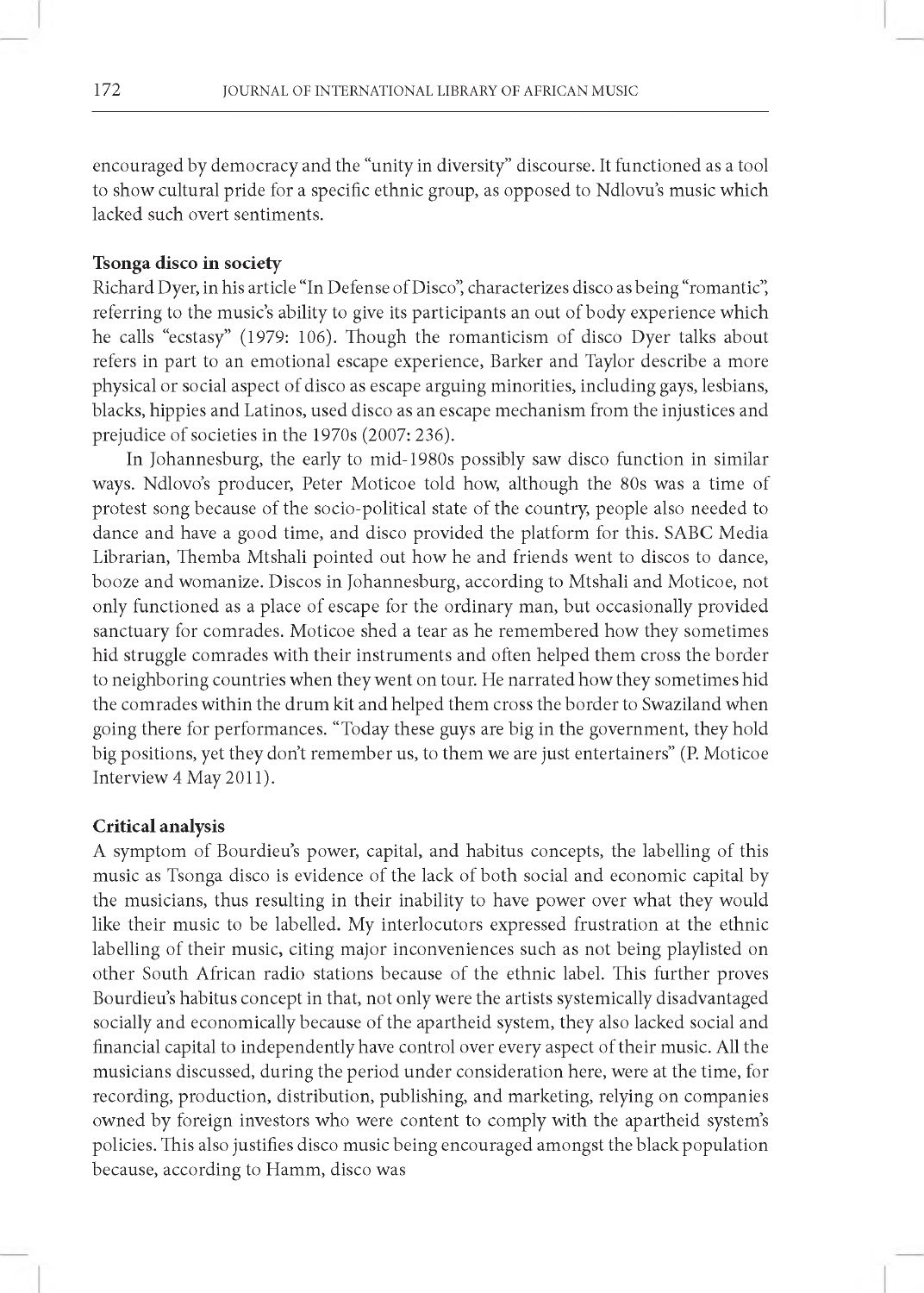By the mid-1980s, the grand media strategy theorized in the 1960s was finally in full operation. All of South Africa, and Namibia as well, was blanketed by a complex radio network ensuring that each person would have easy access to state-controlled radio service in his/her own language, dedicated to mould $\langle \text{ing} \rangle$  his intellect and his way of life by stressing the distinctiveness and separateness of 'his' cultural/ethnic heritage ... The majority of programme time was given over to music, selected for its appeal to the largest possible number of listeners within that particular group, functioning to attract an audience to radio service whose most important business was selling ideology (1991: 169).

The state owned radio relied on record companies to provide the music and the record labels relied on the radio station for playing and publicizing their music thus increasing record sales. Thus, the relationshiop between the radio stations and the record labels was mutually beneficial; whereas for the musicians, it was what Bourdieu refers to as dominant/dominated, with the record label being the dominant while the musicians were being dominated. Though the musicians profited through gaining fame and income - compared to what the record labels made through the musicians and their music - the musicians continued reliance on record labels proves that they remained dominated. Through institutioanlized racism, social exclusion, limited economic sources, and ethnic segregation, these musicians were propelled to consume a certain type of music and thus make that particular type of music, which was made available to them as their frame of reference for producing their own creative work.

As a black recording artist myself, I can testify to the challenges of trying to autonomously make a living without the assistance of the various institutions such as the state owned broadcaster and record companies. In post-apartheid South Africa, it remains a great challenge to succeed without the aid of these institutions for financial support, even with the advent of the internet. Thus, one could argue that the music produced by the musicians is a direct result of their socio-economic, cultural, political, and historical circumstances. It is important to note that though disco was played on black radio stations, it was not played on the white radio stations. Principal technician at the SABC, Rob Lens, and senior archivist for sound restoration at the SABC, Marius Oosthuisen, both told me that disco was not played on the white radio stations because it was considered "evil". Oosthuisen pointed out that they never heard disco on air but bought the records from an Indian shop out of town. 'You could not find disco in the outlets in town such as OK' (interview 28 January 2011). Oosthuisen and Lens elaborated that because there was a lot of falsetto (for example in the Bee Gees sound) in disco, it was considered unmanly 'to sing like that, and therefore associated with gay culture; at the time homosexuality was illegal in South Africa (interview 28 January 2011). While the national broadcaster could not feed its own people 'demonic' music, it felt the music was appropriate for the 'natives'. Because it was dance music, it was believed that 'natives will respond to rhythm [rather] than harmonic or melodic elements' (Hamm 1991: 150). Secondly, disco's texts were apolitical and therefore met the Publications Board requirements for music to be played on air for black South Africans. South African trumpeter Hugh Masekela referred to disco as a 'social tranquilizer': "I love you, baby, we'll boogie all night. Shake your money-maker. Do it to me tonight. Do it to me three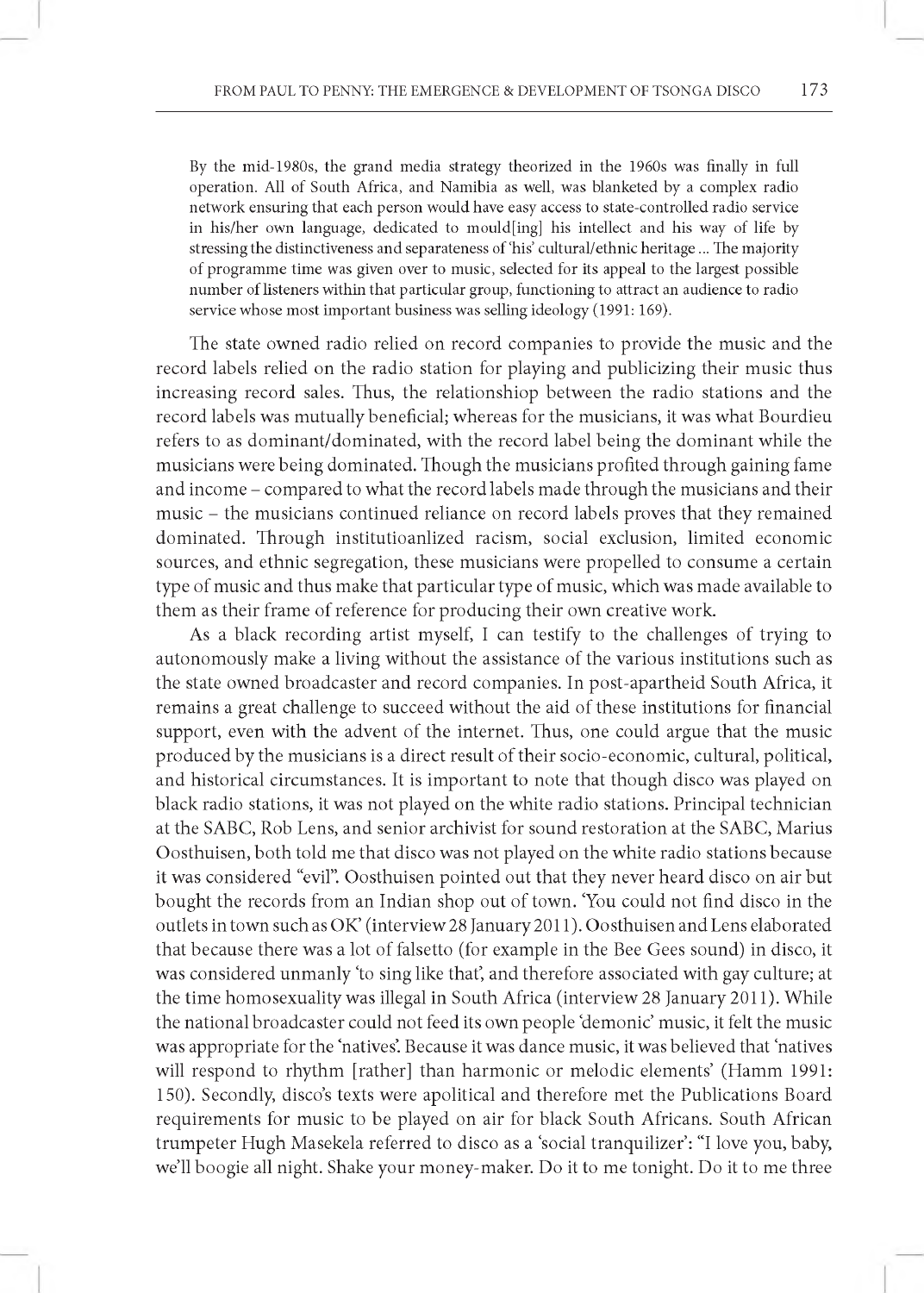times. Now we are trapped, man. Disco is a social tranquilizer; you don't recognise other things. We can't boogie for the whole year" (cited in Ansell 2005: 198).<sup>26</sup>

By 'other things', Masekela was referring to the political situation in the country in the 1980s. By this time "the struggle [had] intensified, censorship had been stepped up, even from the severe restrictions of the 1970s and woven more tightly into the structures of the police state" (Ansell 2005: 197). Musicians whose music was political went into exile and those who remained in the country had to comply with state policies or their music would be banned. Disco's non-political nature gave it a free pass with the state broadcaster, thus becoming an instant hit and before long, black South African musicians were appropriating disco into their own music practices (Hamm 1988: 33).27 This can be seen in the music of all the musicians discussed above. Though some of their lyrics may refer to ethnic identity, like that of Shirimani and Penny, none of the music discussed is political. Therefore, although the musicians discussed partially became successful because of their artistic mastery, it is evident that the state broadcaster had influence over who became a success and who did not, which then again highlights the power relation between the state and the musicians; that is, the music is the result of the social infrastructure.

## **Conclusion**

Ndlovu's music career seems to epitomize the fortunes of disco itself. He emerged into the music industry, quickly became a national icon and tragically died in the second year of his solo career. However, like the impact of disco, whose heyday was shortlived but with a legacy that continues to live on in other popular music such as house, hip hop, rap and techno (Bidder 2001, Brewster and Broughton 1999, Snoman 2004), Ndlovu's legacy lives on in the rhetoric of today's Tsonga disco artists. These artists may have created their own musical identities and they may no longer necessarily reference Ndlovu's sound in their music, but Tsonga disco remains their forefather.

As a subgenre, Tsonga disco attests to Holt's assertion of popular music genre being fluid. Though the label has remained, it is clear from the discussion above that the music continues to take on new shapes. Hamm's cross-fertilization also resonates throughout these examples as it has been observed that much of Tsonga disco uses both domestic and international genres while remaining apolitical. It is only the imitation that seems to be absent in Tsonga disco, as none of the musicians have ever directly mimicked American musicians. Importantly, the trajectory of Tsonga disco also reveals how popular music is influenced by socio-political circumstances.

In this article I traced the emergence of Tsonga disco. Further, I discussed the musical techniques employed by the musicians. Lastly, I argue that the music was influenced by the socio-political infrastructure. My findings include that, Ndlovu was the first musician to be labelled and marketed as a Tsonga disco musician. Peta Teanet, following Ndlovu's death, made reference to Ndlovu by citing some of the musical motifs

<sup>&</sup>lt;sup>26</sup> See Madalane 2011

See Madalane 2011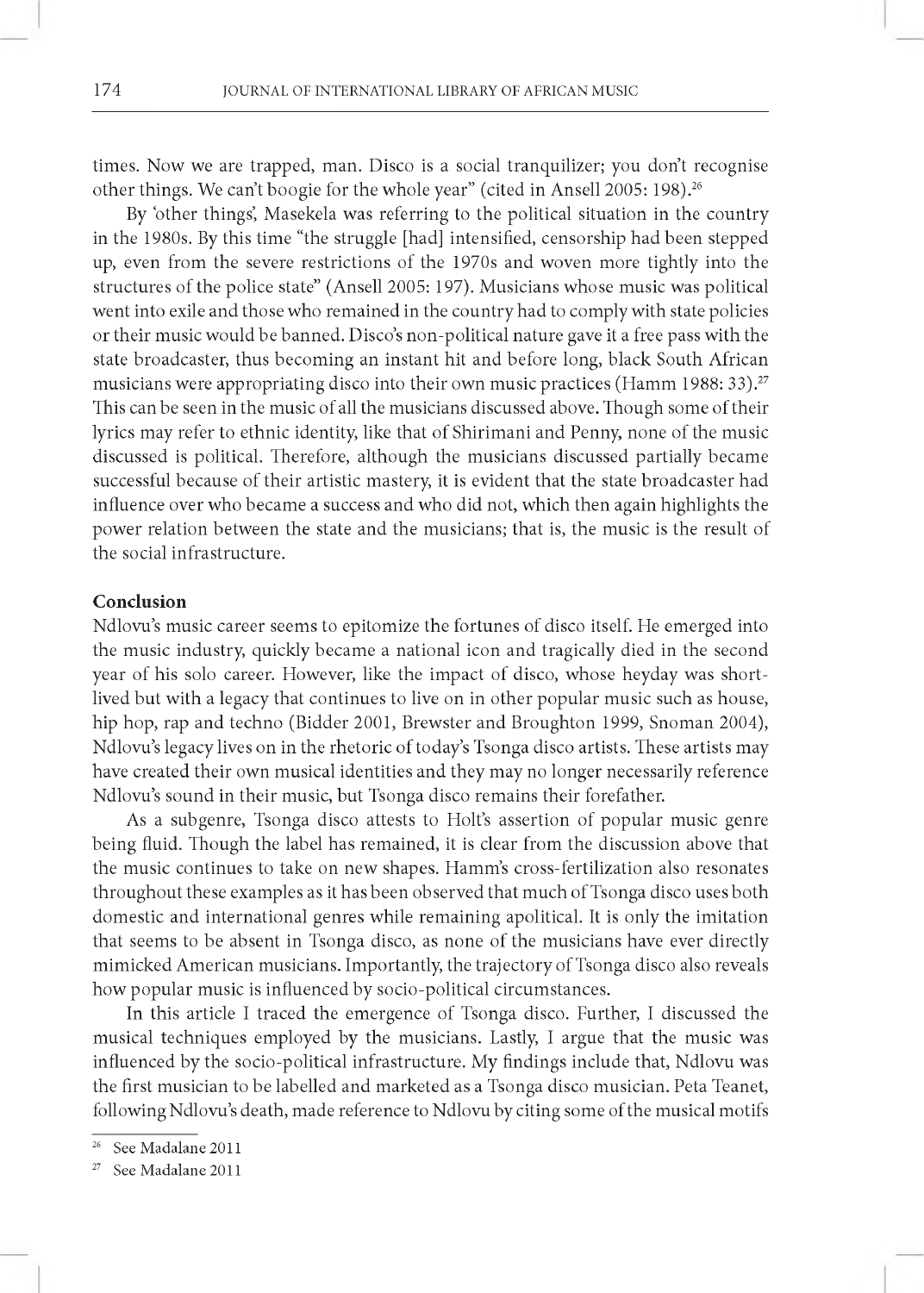found in Ndlovu's music. Thus, he acknowledged Ndlovu's influence on him though he paved his own path and had his own 'idiolect'. Though Joe Shirimani and Penny Penny continue to use some of the musical elements found in Ndlovu's music, they also have paved their own musical route and remain unique in their own right. Lastly, I have also presented the views of the musicians and how they view their music, how the music has been developed, and how the socio-political enviroment played a role in how the music developed. There remains much space for further inquiry, such as investigation of audience reception, detailed music analysis, and more ethnographic inquiry into perspectives on the music, especially with regard to the ethnic mobilization subject.

# **References**

| Allen, Lara V. |  |
|----------------|--|
|----------------|--|

| IMILII, LAIA V.         |                                                                        |
|-------------------------|------------------------------------------------------------------------|
| 2004                    | "Kwaito versus Crossed-over: Music and Identity during South Africa's  |
|                         | Rainbow Years, 1994-1996." Social Dynamics 30(2): 82-111.              |
| 2003a                   | "Commerce, Politics, and Musical Hybridity: Vocalizing Urban Black     |
|                         | South African Identity during the 1950s." Ethnomusicology 47(2):       |
|                         | $228 - 249.$                                                           |
| 2003b                   | "Representation, Gender and Women in Black South Africa Popular        |
|                         | Music, 1948-1960." PhD Dissertation: University of Cambridge,          |
|                         | Cambridge.                                                             |
| Allingham, Rob          |                                                                        |
| 1999                    | "South Africa: Popular Music, the Nation of Voice." in World Music:    |
|                         | The Rough Guide. S. Broughton et al, eds. London: The Rough Guides,    |
|                         | $638 - 657.$                                                           |
| 1994                    | "Southern Africa." In World Music: The Rough Guide. S. Broughton et    |
|                         | al, eds. London: The Rough Guides, 371-389.                            |
| Anderson, Muff          |                                                                        |
| 1981                    | Music in the Mix: The Story of South African Popular Music.            |
|                         | Johannesburg: Ravan Press.                                             |
| Ansell, Gwen            |                                                                        |
| 2004                    | Soweto Blues: Jazz and Politics in South Africa. New York: Continuum.  |
| Ballantine, Christopher |                                                                        |
| 1989                    | "A Brief History of South African Popular Music." Popular Music 8(3):  |
|                         | $305 - 310.$                                                           |
|                         | Barker, Hugh and Yuval Taylor, eds.                                    |
| 2007                    | Faking it: The Quest for Authenticity in Popular Music. New York: W.W. |
|                         | Norton.                                                                |
|                         | Beard, David, Kenneth Gloag                                            |
| 2005                    | Musicology: The Key Concepts. London and New York: Routledge.          |
| Bidder, Sean            |                                                                        |
| 2001                    | Pump Up the Volume: A History of House. London: Channel 4 Books.       |
|                         |                                                                        |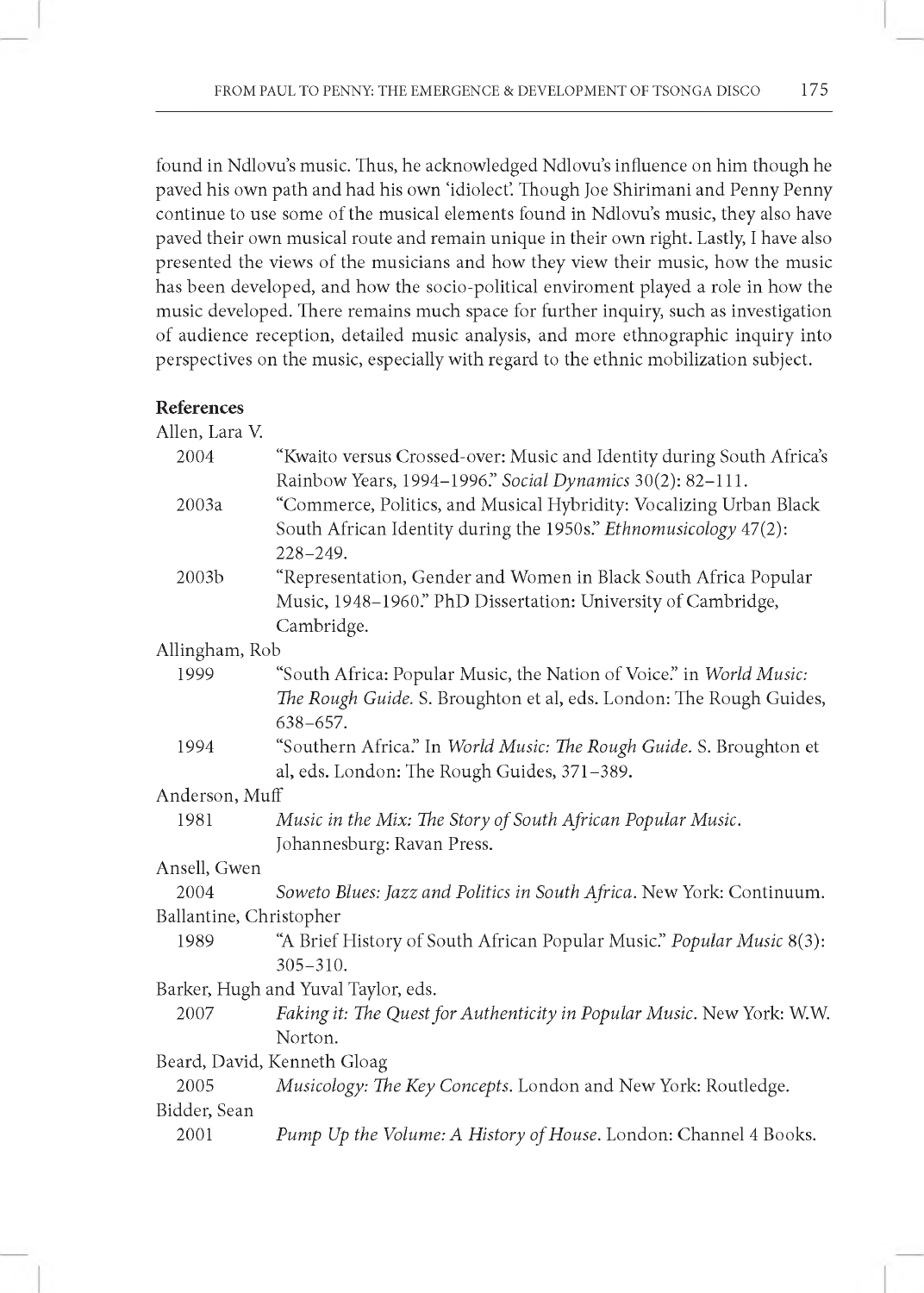| Borthwick, Stuart, Ron Moy |                                                                          |
|----------------------------|--------------------------------------------------------------------------|
| 2004                       | Popular Music Genres: An Introduction. Edinburgh: Edinburgh              |
|                            | University Press.                                                        |
| Bourdieu, Pierre           |                                                                          |
| 1984                       | Distinction: A Social Critique of the Judgement of Taste. Cambridge:     |
|                            | Harvard University Press.                                                |
| 1986                       | "Forms of Capital." In Handbook of Theory and Research for the           |
|                            | Sociology of Education. J. Richardson, ed. New York: Greenwood,          |
|                            | $241 - 258.$                                                             |
| Brackett, David            |                                                                          |
| 2005                       | "Questions of Genre in Black Popular Music." Black Music Research        |
|                            | Journal 25(1&2): 73-91.                                                  |
| 1999                       | World Music: Volume 1: Africa, Europe and the Middle East: The           |
|                            | Rough Guide. Broughton, Simon, Mark Ellingham, Richard Trillo, eds.      |
|                            | London: Penguin Books.                                                   |
|                            | Burnim, Mellonnee V. and Portia K. Maultsby, eds.                        |
| 2006                       | African American Music: An Introduction. New York and London:            |
|                            | Routledge.                                                               |
| Coplan, David B            |                                                                          |
| 2007                       | In Township Tonight! Three centuries of South African Black City Music   |
|                            | and Theatre, 2nd edition. Auckland Park: Jacana Media.                   |
| 2005                       | "God Rock Africa: Thoughts on Politics in Popular Black Performance      |
|                            | in South Africa." African Studies 64(1): 9-27.                           |
| 1985                       | In Township Tonight! South Africa's Black City Music and Theatre, 1st    |
|                            | edition. New York: Longman Publishers.                                   |
|                            | Drewett, Michael and Martin Cloonan, eds.                                |
| 2006                       | Popular Music and Censorship in Africa. Aldershot: Ashgate.              |
| Dyer, Richard              |                                                                          |
| 1979                       | "In Defence of Disco." Gay Left: A Gay Socialist Journal 8: 20-23.       |
| Greenfell, Michael         |                                                                          |
| 2008                       | Pierre Bourdieu: The Key Concepts. Stocksfield: Acuman.                  |
| Hamm, Charles              |                                                                          |
| 1991                       | "The Constant Companion of Man: Separate Development, Radio              |
|                            | Bantu and Music." Popular Music 10(2): 147-173.                          |
| 1988                       | Afro-American Music, South Africa, and Apartheid. New York:              |
|                            | Institute for Studies in American Music.                                 |
| Haupt, Adam                |                                                                          |
| 2008                       | Stealing Empire: P2P, intellectual property and hip-hop subversion. Cape |
|                            | Town: HSRC Press.                                                        |
| Holt, Fabian               |                                                                          |
| 2007                       | Genre in Popular Music. Chicago and London: University of Chicago        |
|                            | Press.                                                                   |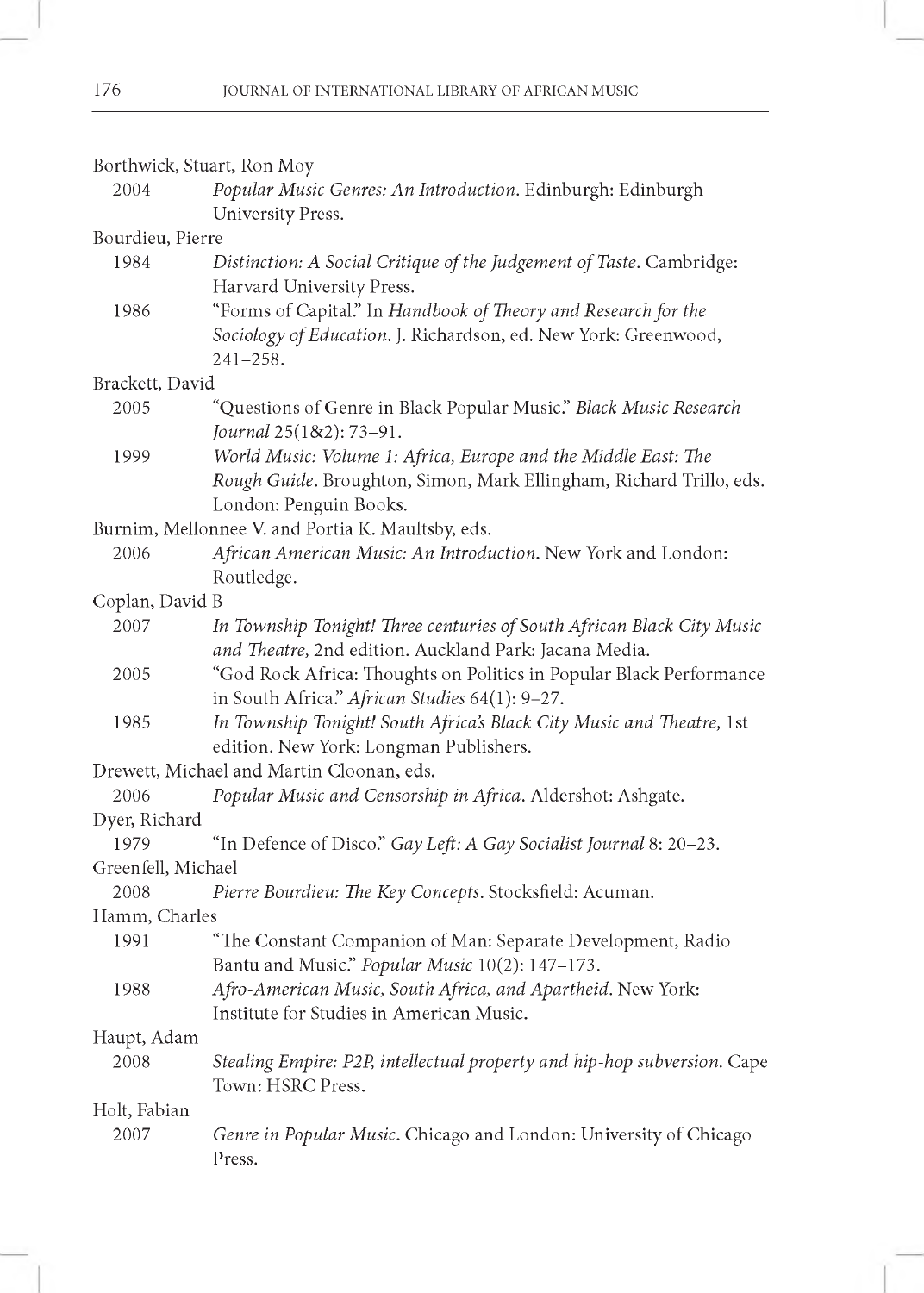| Johnston, F.T.     |                                                                                                                     |
|--------------------|---------------------------------------------------------------------------------------------------------------------|
| 1974               | "The Role of Music in Shangana-Tsonga Social Institutions." Current                                                 |
|                    | Anthropology, 15(1): 73-76.                                                                                         |
| 1973a              | "The Social Determinants of Tsonga Musical Behaviour." International                                                |
|                    | Review of Aesthetics and Sociology of Music, 4(1): 108-130.                                                         |
| 1973b              | "The Cultural Role of the Tsonga Beer-Drink Music." Yearbook of the<br>International Folk Music Council 5: 132-155. |
| Junod, Henry A.    |                                                                                                                     |
|                    | 1962 [1912-13] The Life of a South African Tribe. New York: University Books Inc.                                   |
| Madalane, Ignatia  |                                                                                                                     |
| 2011               | "Ximatsatsa: Exploring Genre in Contemporary Tsonga Popular                                                         |
|                    | Music." Masters in Music Dissertation: University of the<br>Witswatersrand, Johannesburg.                           |
| Meintjes, Louise   |                                                                                                                     |
| 2005               | "Reaching Overseas: South African Engineers, Technology and                                                         |
|                    | Tradition." In Wired for Sound: Engineering and Technologies in                                                     |
|                    | Sonic Culture, Paul D. Green and Thomas Porcello, eds. Middletown:                                                  |
|                    | Wesleyan University Press, 23-46.                                                                                   |
| Mhlambi, Thokozani |                                                                                                                     |
| 2004               | "Kwaitofabulous: The Study of a South African Urban Genre." Journal                                                 |
|                    | of the Musical Arts in Africa 1: 116-127.                                                                           |
| Mojapelo, Max      |                                                                                                                     |
| 2008               | Beyond Memory: Recording the History, Moments and Memories of                                                       |
|                    | South African Music. Sello Galane, ed. Somerset West: African Minds.                                                |
| Negus, Keith       |                                                                                                                     |
| 1999               | Music Genres and Corporate Cultures. London and New York:                                                           |
|                    | Routledge.                                                                                                          |
| Shaw, Jonathan     |                                                                                                                     |
|                    | 2010 [2007] The South African Music Business. Johannesburg: Ada Enup.                                               |
| Snoman, Rick       |                                                                                                                     |
| 2004               | The Dance Music Manual. Tools, Toys and Techniques. Oxford:                                                         |
|                    | Burlington MA Focal.                                                                                                |
|                    | Starr, Larry and Christopher Waterman                                                                               |
| 2006               | American Popular Music: The Rock Years. New York: Oxford University                                                 |
|                    | Press.                                                                                                              |
| Steingo, Gavin     |                                                                                                                     |
| 2005               | "South African Music After Apartheid: Kwaito, the "Party Politic," and                                              |
|                    | the Appropriation of Gold as a sign of Success." Popular Music and                                                  |
|                    | Society 28(3): 333-357.                                                                                             |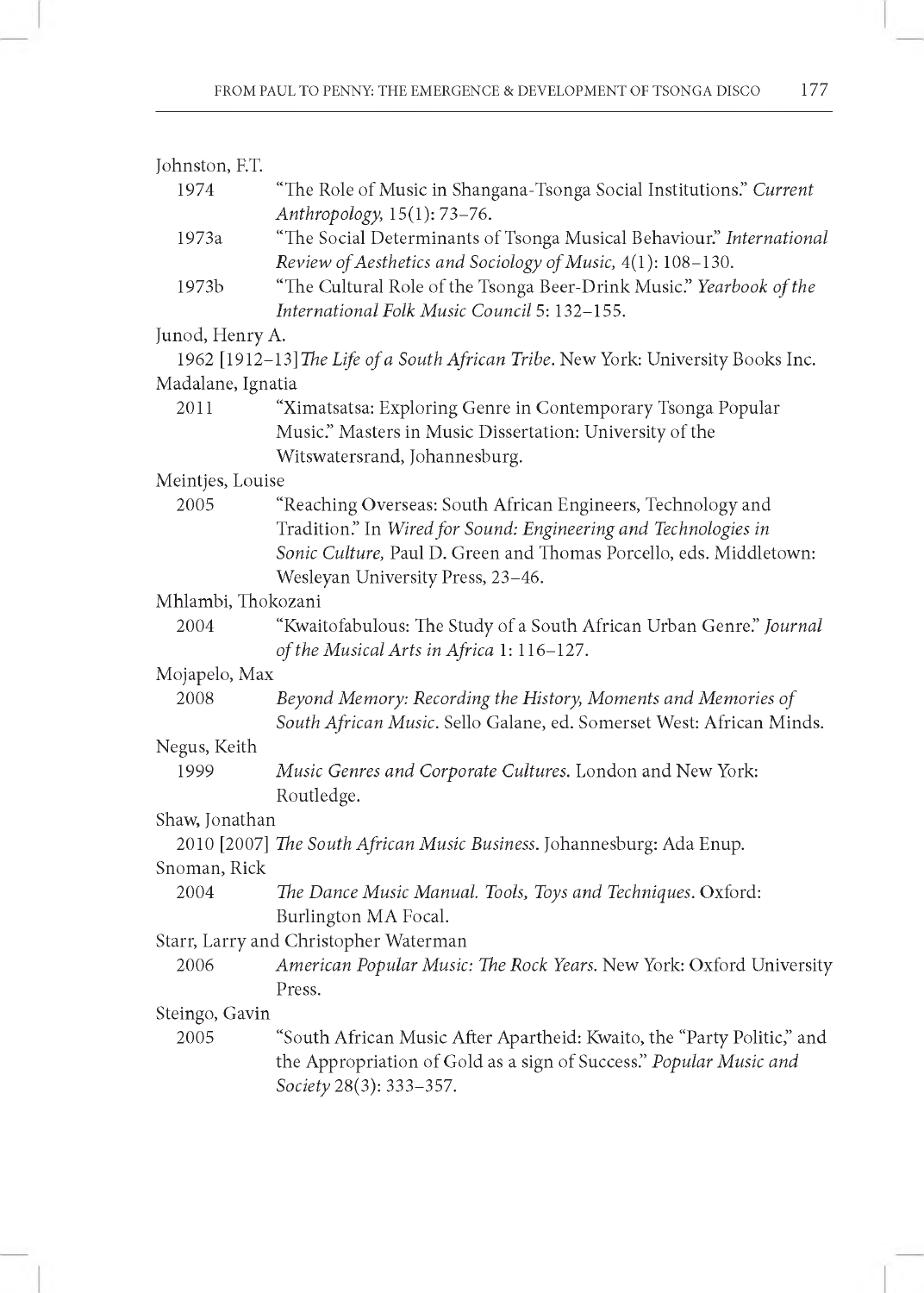# **Discography**

|                 | Ngobeni, Obed & Kurhula Sisters                                   |
|-----------------|-------------------------------------------------------------------|
| 1983            | Kuhluvukile eka "Zete", Heads Music Ent: LP EAD 1008 (CD).        |
| Ndlovu, Paul    |                                                                   |
| 2009            | The Unforgettable, Gallo Records: CDTIG 426 (CD).                 |
| 2002            | Paul Ndlovu's Greatest Hits, Gallo Record Company: CDTIG401 (CD). |
| Penny Penny     |                                                                   |
| 2007            | Tamakwaya 8, Xibebebe, Cool Spot Productions: CDLION112 (CD).     |
| 2007            | Shanwari Yanga, Cool Spot Productions: CDLION113 (CDN) (CD).      |
| 1996            | La Phinda Inshangane, Shandel Music: CDSHAN 69D (CD).             |
| 1995            | Yogo Yogo, Shandel Music: CDSHAN 49R (CD).                        |
| Shirimani, Joe  |                                                                   |
| 2007/8          | Tambilu Yanga, Shirimani Music Productions: CDSMP002 (CDM)        |
|                 | $(CD)$ .                                                          |
| 2003            | The Best of Joe Shirimani, BMG Africa CDBMG: (CLL) 3005 (CD).     |
| 1995            | Nivuyile, Paradide Music/BMG Records Africa: CDPTM(WL) 120        |
|                 | $(CD)$ .                                                          |
| Summer, Donna   |                                                                   |
| 2002            | The Universal Masters Collection, Universal Music: GSCD 437 (CD). |
| 1994            | Endless Summer: Donna Summer's Greatest Hits, Polygram Records:   |
|                 | FPBCD047 (CD).                                                    |
| Teanet, Peta    |                                                                   |
| 2008            | King of Shangaan Disco, CCP Record Company: CDMAC(GSB) 205        |
|                 | $(CD)$ .                                                          |
| 2004            | The Best Of, Gallo Record Company: CDGSP 3061 (CD).               |
| 1999            | Greatest Hits, Mac-Villa Music (Pty) Ltd: CDMVM 512 (CD).         |
| 1995            | Double Pashash, RPM Record Company: CDJVML 132R (CD).             |
| Various Artists |                                                                   |
| 2008            | Reliable Afro-Pop Hits, Gallo Record Company: CDGSP 3142 (ADN)    |
|                 | (CD).                                                             |

# **Interviews by Author**

Lens, Rob. Johannesburg, South Africa, 28 January 2011. Masilela, Lulu. Johannesburg, South Africa, 23 March 2010. Moticoe, Peter. Soweto, South Africa, 4 May 2011. Mtshali, Themba. Johannesburg, South Africa, 28 January 2011. Nkovani, Eric [Penny Penny]. Pretoria (Tshwane), South Africa, 4 April 2010. Oosthuisen, Marius. Johannesburg, South Africa, 28 January 2011. Shikwambana, James. Polokwane, South Africa, 12 April 2009. Shirimani, Joe. Pretoria (Tswane), South Africa, 3 April 2009.